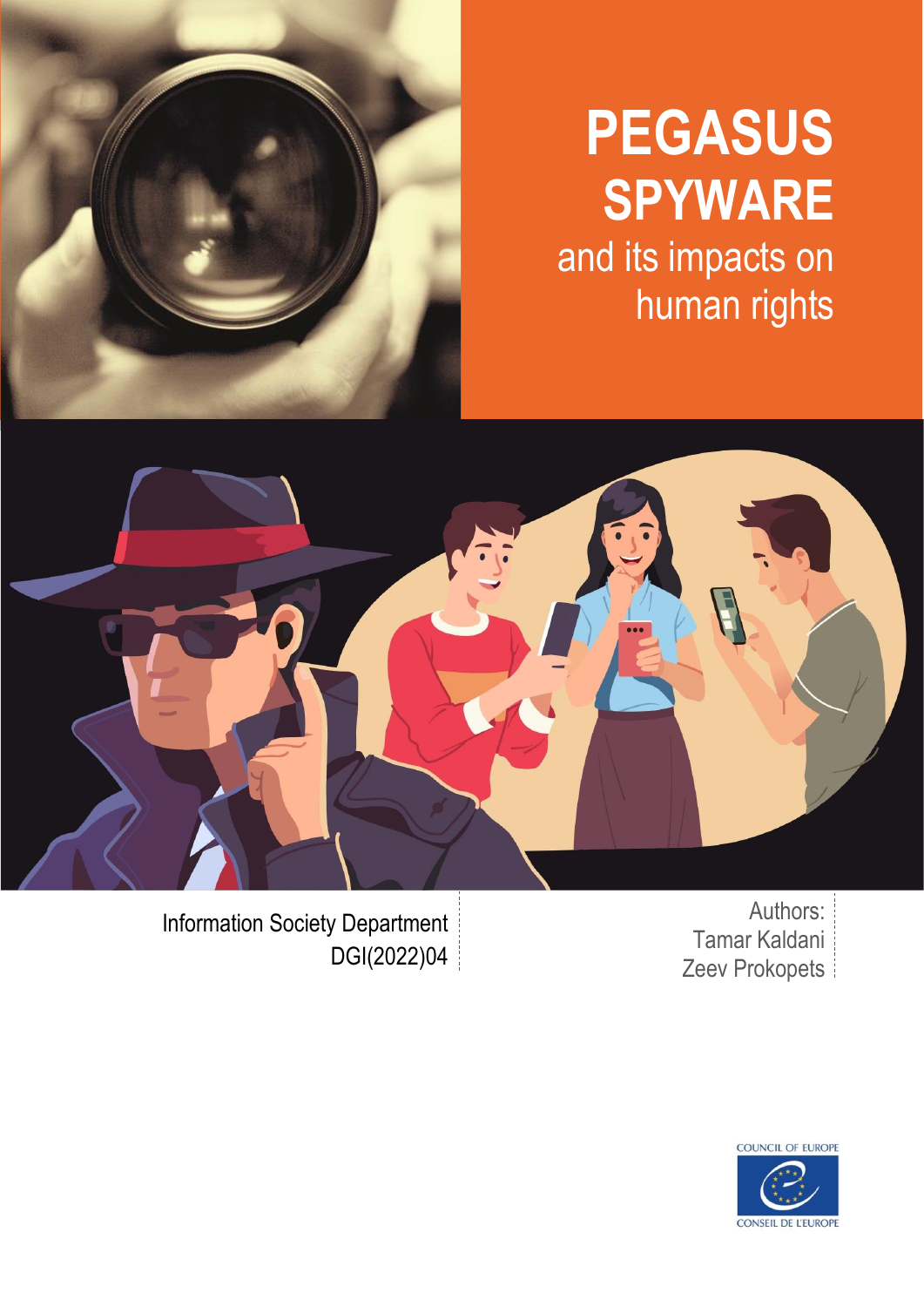All requests concerning the reproduction or translation of all or part of this document should be addressed to the Directorate of Communication (F-67075 Strasbourg Cedex or publishing@coe.int). All other correspondence concerning this document should be addressed to the Directorate General Human Rights and Rule of Law.

> Layouts and Cover Page: Information Society Department Council of Europe

> > Images: Shutterstock

This publication has not been copy-edited by the SPDP Editorial Unit to correct typographical and grammatical errors.

© Council of Europe, June 2022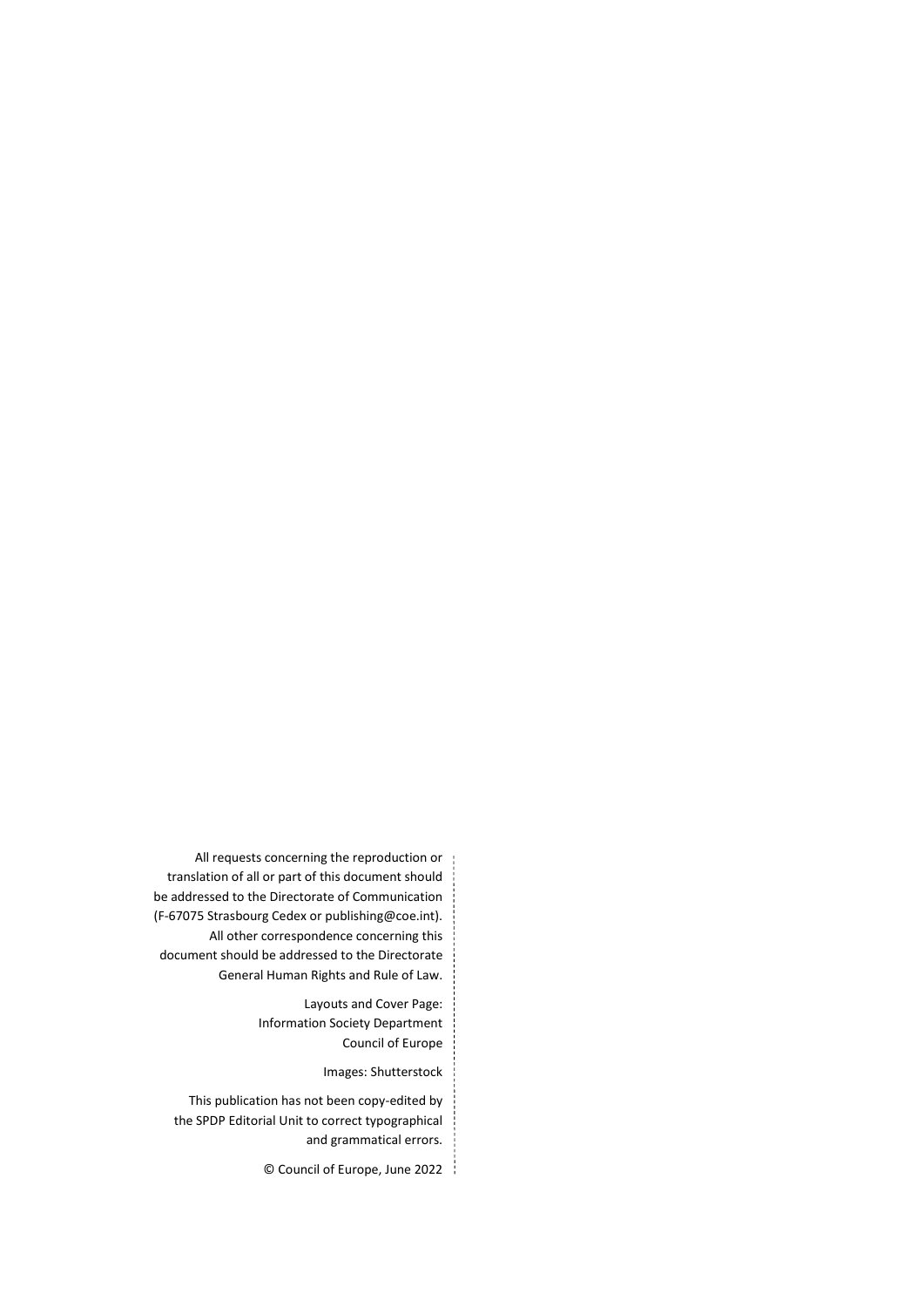# **PEGASUS SPYWARE** and its impacts on human rights

Authors:

*Chapters*

**Tamar Kaldani** *Introduction and Impacts Chapters*

**Zeev Prokopets** *Mobile phones survelliance and spyware and Basic rules for better protection* 

Council of Europe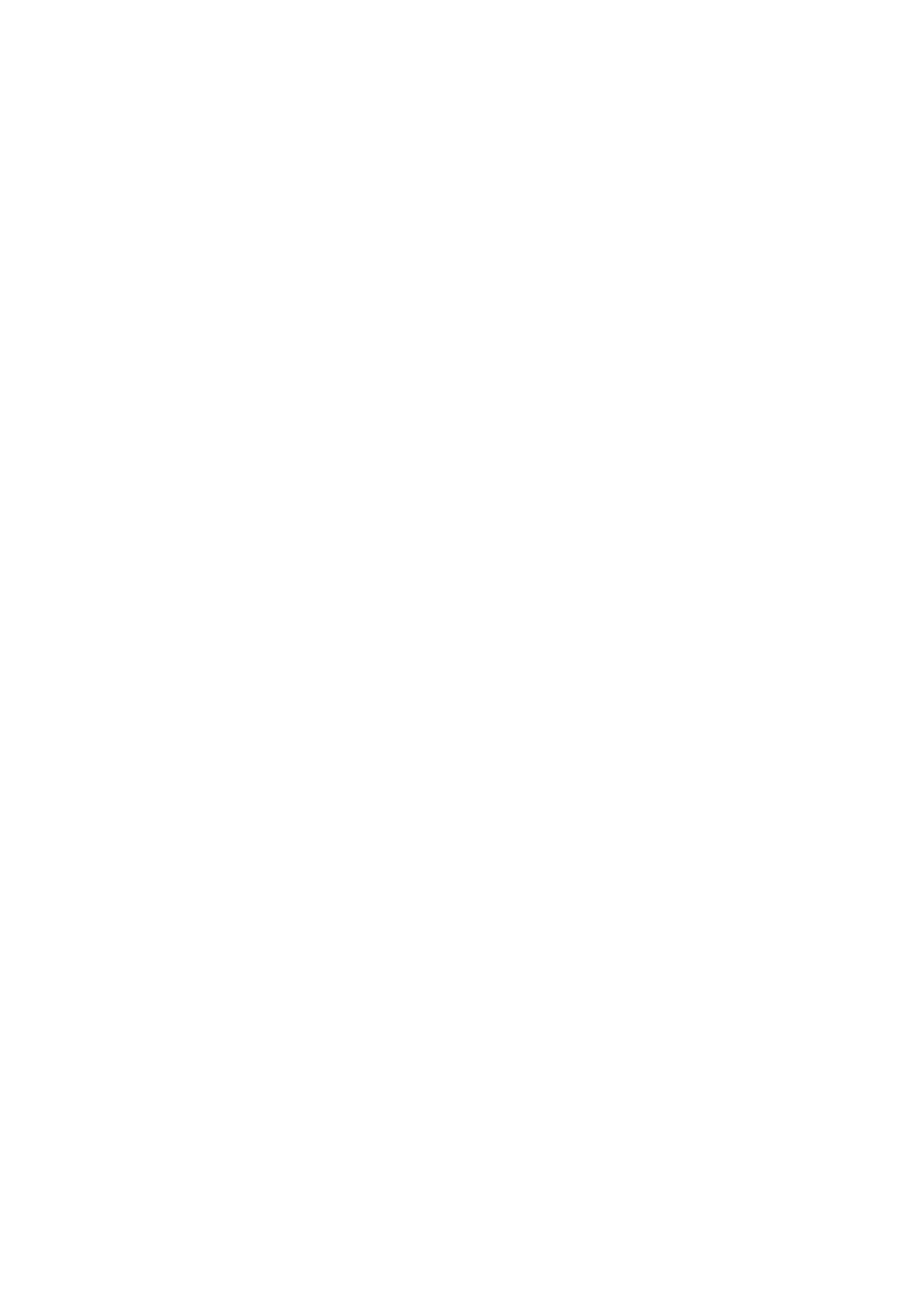### Contents

| 1. |                                                              |  |  |
|----|--------------------------------------------------------------|--|--|
|    |                                                              |  |  |
|    |                                                              |  |  |
|    |                                                              |  |  |
|    |                                                              |  |  |
|    |                                                              |  |  |
|    |                                                              |  |  |
|    | 5. Impact on other Human Rights and Fundamental Freedoms  18 |  |  |
|    |                                                              |  |  |
|    |                                                              |  |  |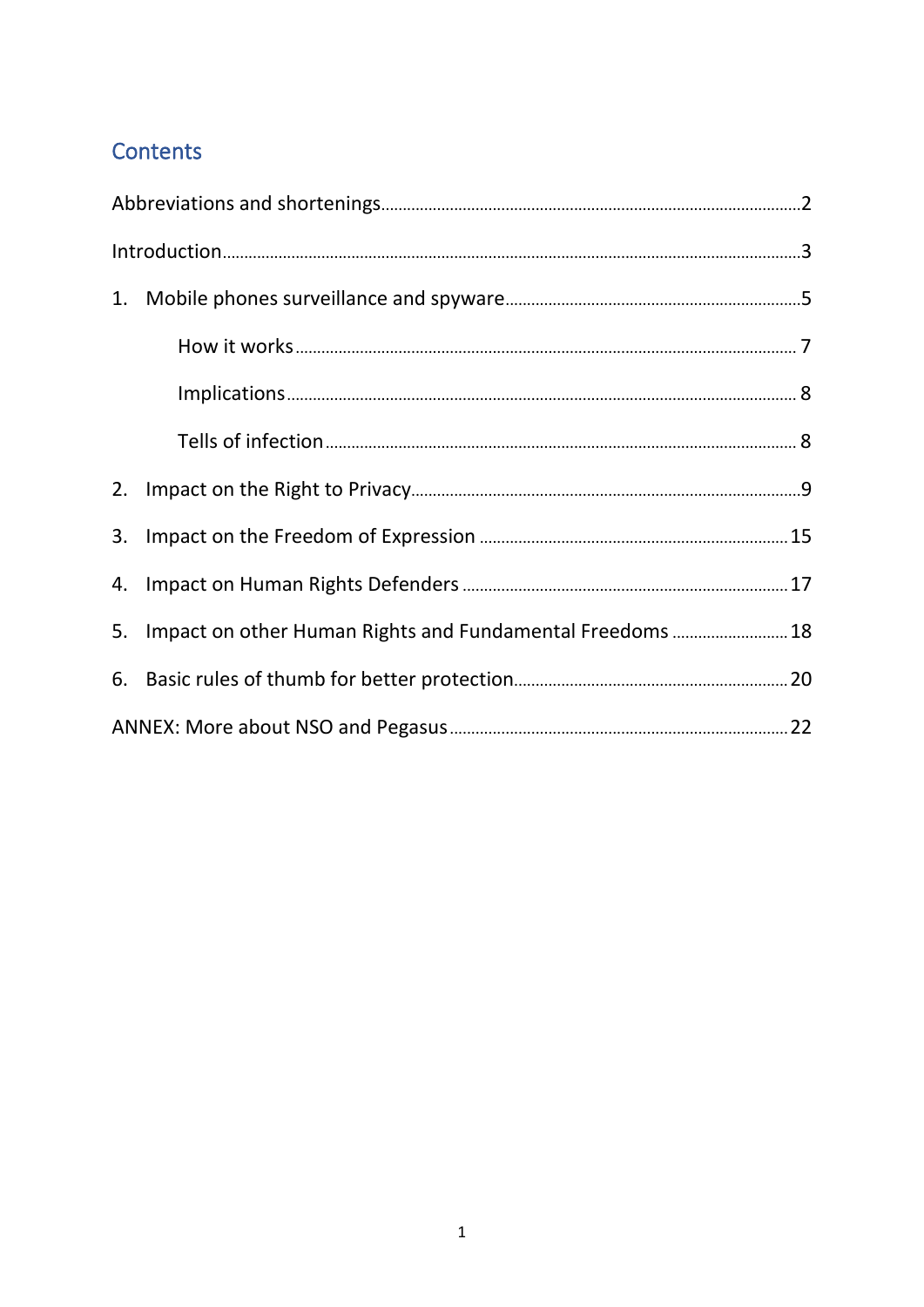## <span id="page-5-0"></span>Abbreviations and shortenings

| CoE             | Council of Europe                                                                                                                            |
|-----------------|----------------------------------------------------------------------------------------------------------------------------------------------|
| Convention 108  | Convention for the Protection of Individuals with regard to<br>Automatic Processing of Personal Data (ETS No. 108)                           |
| Convention 108+ | Protocol amending the Convention for the Protection of<br>Individuals with regard to Automatic Processing of Personal<br>Data (CETS No. 223) |
| Court           | The European Court of Human Rights                                                                                                           |
| <b>ECHR</b>     | The European Convention on Human Rights                                                                                                      |
| EU              | The European Union                                                                                                                           |
| <b>PACE</b>     | The Parliamentary Assembly of the Council of Europe                                                                                          |
| UN              | <b>The United Nations</b>                                                                                                                    |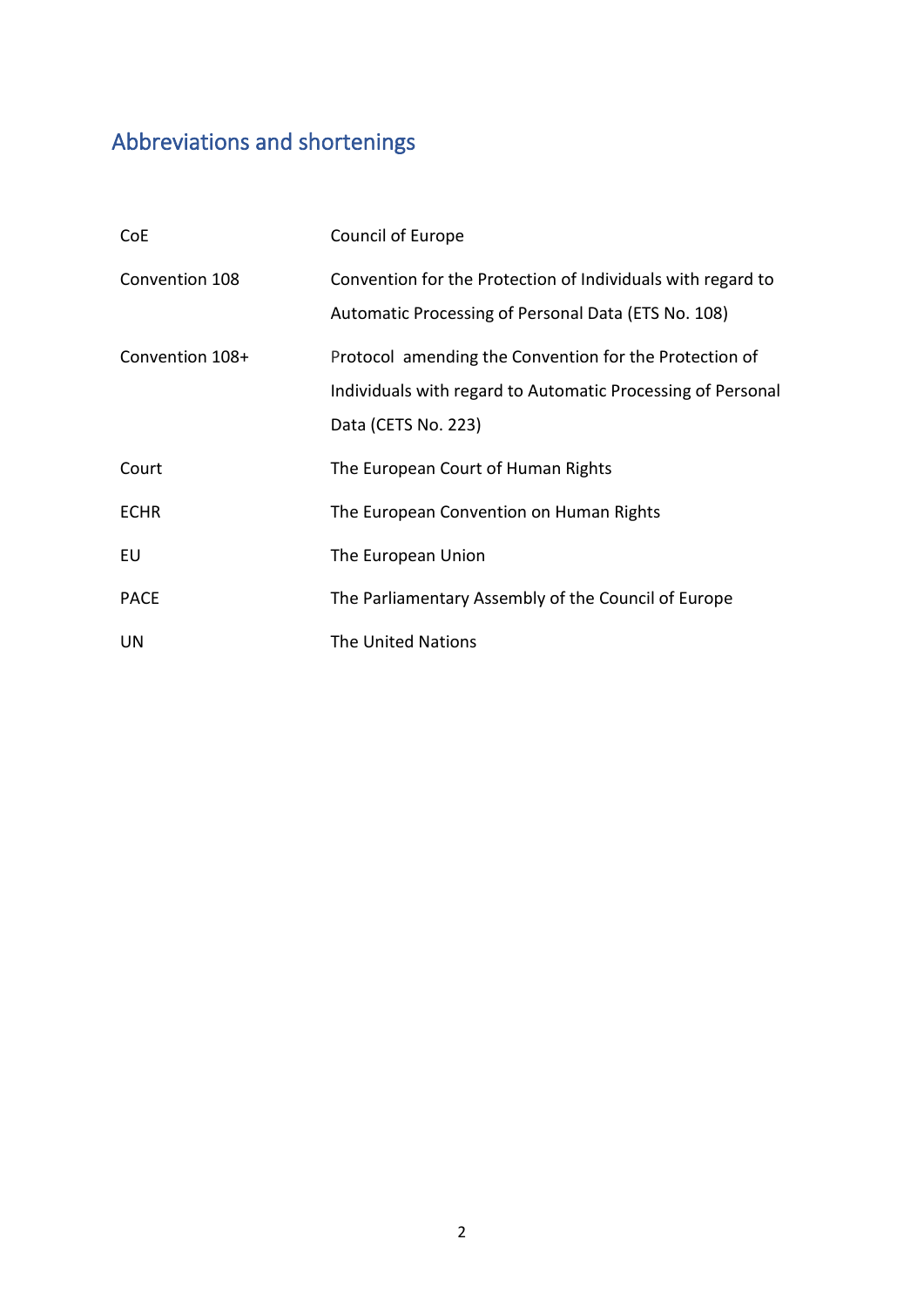#### **Introduction**

<span id="page-6-0"></span>Digital transformation and innovations in communication technologies enhanced connectivity, inclusion and access to services and concurrently have also increased opportunities for State surveillance and interference into individuals' human rights and fundamental freedoms. Recent revelations on the deployment of Pegasus spyware, including in a number of Council of Europe (CoE) states targeting journalists, human rights defenders and politicians have raised a significant public outcry. Usage of such an intrusive technology not only adversary affects the effective enjoyment of the right to privacy and freedom of expression but also the notion of personal autonomy and even the physical integrity of individuals. The surveillance practices disclosed so far could also damage the very principle of the rule of law and credibility of democratic institutions.

Concerns about national security and criminal activities may justify the exceptional use of communications surveillance technologies. Law enforcement and intelligence services have legitimate aims to obtain necessary information, including through wiretapping and metadata analysis or covertly directly from mobile devices, to prevent, investigate and prosecute crime or combat threats related to national security. However, the State's margin for appreciation even "in the area of national security is no longer uniformly broad'.<sup>1</sup> States are bound by international<sup>2</sup>, regional<sup>3</sup>, and national human rights instruments. As a corollary to the European Convention on Human Rights (ECHR) and relevant case law of the European Court of Human Rights, member States have negative obligations, that is, to refrain from interference with fundamental rights and positive obligations, that is, to actively protect these rights. This includes the protection of individuals from action by non-state actors as well. 4

<sup>&</sup>lt;sup>1</sup> Council of Europe / European Court of Human Rights, National Security and European Case-Law, 2013, page 2 -[168067d214 \(coe.int\)](https://rm.coe.int/168067d214)

<sup>&</sup>lt;sup>2</sup> Such as Universal Declaration of Human Rights and International Covenant on Civil and Political Rights

<sup>&</sup>lt;sup>3</sup> Such as the African Charter on Human and Peoples' Rights or the Inter-American human rights instruments and system.

<sup>4</sup> Declaration of the Committee of Ministers on Risks to Fundamental Rights stemming from Digital Tracking and other Surveillance Technologies (Adopted by the Committee of Ministers on 11 June 2013 at the 1173rd meeting of the Ministers' Deputies), Paragraph 4.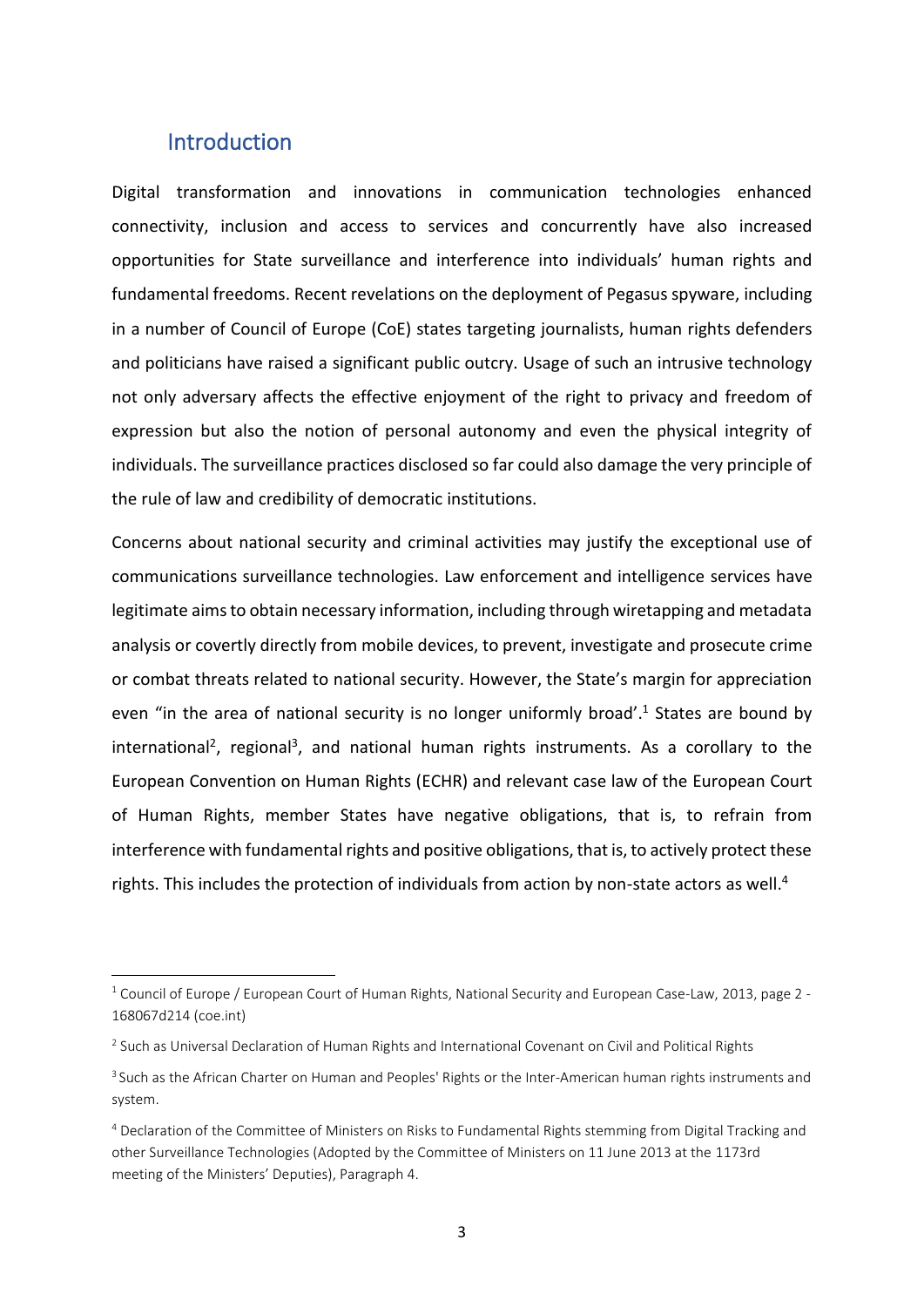Wide-scale usage of communication tapping, and secret surveillance always create the room for potential arbitrariness on behalf of state authorities, threatening the effective enjoyment of number of rights and fundamental freedoms, including the right to respect to private and family life and communication (Article 8 of the ECHR) and freedom of expression (Article 10). The consequences of mass or targeted surveillance tools such as Pegasus in authoritarian regimes could be catastrophic. High-technology surveillance tools are already in use in a number of authoritarian regimes and are used to track down opponents and to suppress freedom of information and expression.<sup>5</sup> Therefore, the development and deployment of surveillance technologies must be accompanied by decent and effective legal safeguards that ensure adequate protection for individuals and a fair balance between all interests concerned and the rights and freedoms at stake.

Unfortunately, the Pegasus spyware scandal is not the first revelation on mass surveillance and the use of intrusive technologies as espionage weapons against journalists, human rights defenders, and politicians. Both large-scale and targeted intrusion practices undermine the trust in state authorities allegedly using surveillance tools to target people against whom there is no ground for suspicion of any wrongdoing and present substantial dangers to democracy and the rule of law.

Allegations of arbitrary surveillance pertaining to a leaked list featuring more than 50,000 phone numbers, which was accessed by Forbidden Stories<sup>6</sup> and Amnesty International<sup>7</sup> in 2021, and recent alerts<sup>8</sup> indicating widespread use of the Pegasus spyware across the world, have triggered the launch of investigations and legal proceedings in a number of jurisdictions.

<sup>5</sup> PACE Resolution 2045 (2015) on Mass surveillance, paragraph 8.

<sup>6</sup> <https://forbiddenstories.org/case/the-pegasus-project/>

<sup>7</sup> [https://www.amnesty.org/en/latest/research/2021/07/forensic-methodology-report-how-to-catch-nso](https://www.amnesty.org/en/latest/research/2021/07/forensic-methodology-report-how-to-catch-nso-groups-pegasus/)[groups-pegasus/](https://www.amnesty.org/en/latest/research/2021/07/forensic-methodology-report-how-to-catch-nso-groups-pegasus/)

<sup>&</sup>lt;sup>8</sup> See as an example: https://www.politico.eu/article/europe-pegasus-spyware-eu-probe-nso/ [https://www.euronews.com/next/2022/05/02/pegasus-spyware-spain-s-prime-minister-and-defence-minister](https://www.euronews.com/next/2022/05/02/pegasus-spyware-spain-s-prime-minister-and-defence-minister-s-phones-infected-by-spying-so)[s-phones-infected-by-spying-so](https://www.euronews.com/next/2022/05/02/pegasus-spyware-spain-s-prime-minister-and-defence-minister-s-phones-infected-by-spying-so)

[https://www.frontlinedefenders.org/en/statement-report/report-jordanian-human-rights-defenders-and](https://www.frontlinedefenders.org/en/statement-report/report-jordanian-human-rights-defenders-and-journalists-hacked-pegasus-spyware)[journalists-hacked-pegasus-spyware](https://www.frontlinedefenders.org/en/statement-report/report-jordanian-human-rights-defenders-and-journalists-hacked-pegasus-spyware)

<https://www.hrw.org/news/2022/01/26/human-rights-watch-among-pegasus-spyware-targets>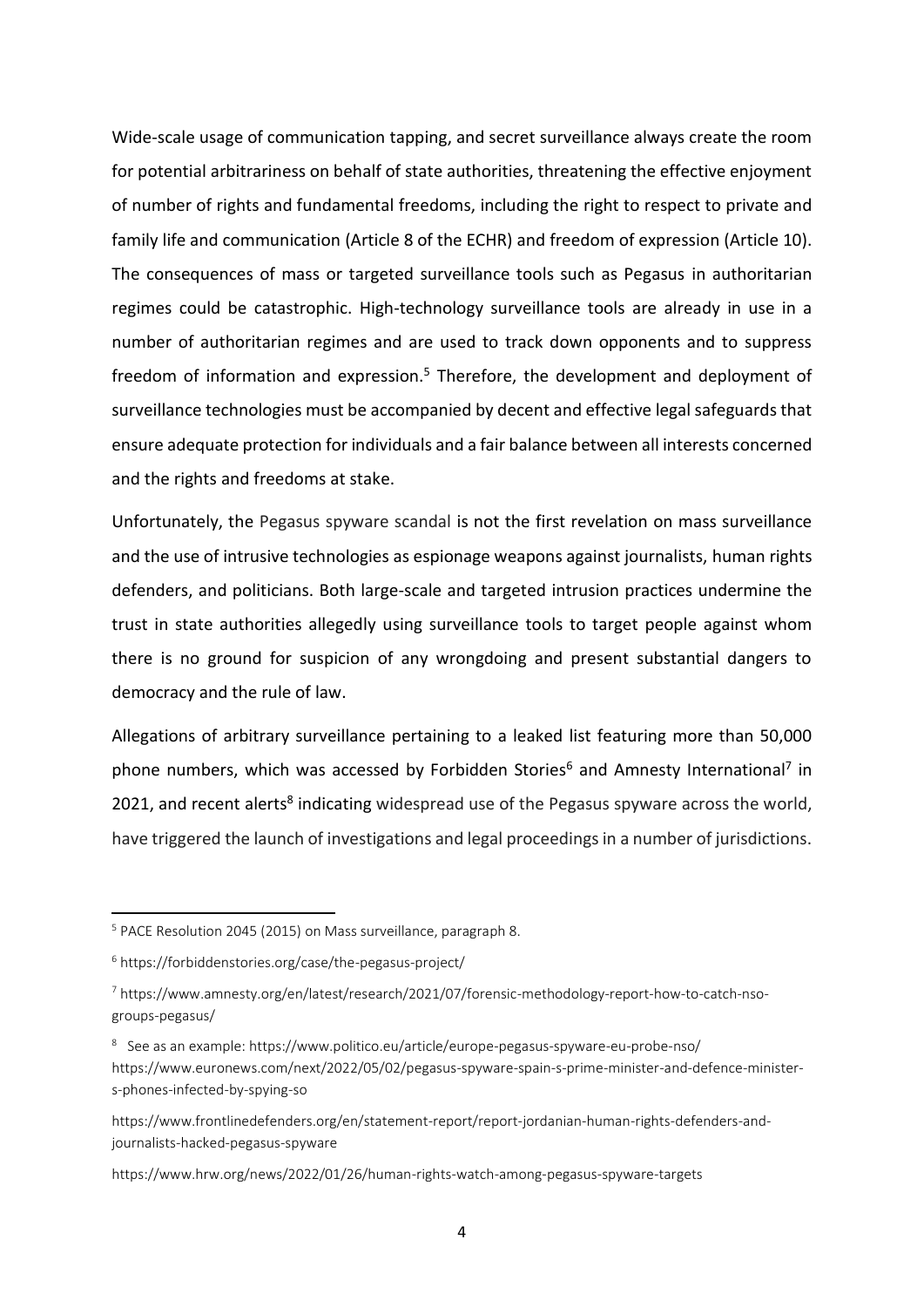In March 2022 European Parliament established a new Committee of inquiry to investigate the compliance of usage of Pegasus and other surveillance spyware with EU law and fundamental rights.<sup>9</sup> The Committee will call for relevant documents and seek testimony from numerous stakeholders, including Member States' intelligence services, elected politicians, and senior officials. Within 12 months, the Committee is expected to present recommendations for further action to be taken by the European Commission and national governments.<sup>10</sup> Speaking to the PACE Committee on Legal Affairs and Human Rights on the 14<sup>th</sup> of September 2021, the UN high commissioner for human rights asked states to place a moratorium on the sale of such technology and "rein in the surveillance industry".<sup>11</sup>

The present report is developed for the CoE. It explains how Pegasus spyware works and analyses the impact on human rights and fundamental freedoms, in particular the right to privacy and freedom of expression. Furthermore, the report underlines the chilling effect that Pegasus spyware has or potentially could have on other human rights and fundamental freedoms, including the right to dignity, freedom of assembly, freedom of religion, and even the physical and psychological integrity of an individual. The report places a special emphasis on the legal instruments and well-established standards that the CoE has at its disposal to uphold fundamental rights and ensure stronger protections against mass or targeted unlawful and unjustified surveillance. The report also provides basic rules of thumb for better protection to minimise potential exposure not only to Pegasus but also to other malicious attacks.

<span id="page-8-0"></span>[https://scroll.in/latest/1022972/pegasus-case-supreme-court-panel-seeks-response-from-dgps-of-all-states-on](https://scroll.in/latest/1022972/pegasus-case-supreme-court-panel-seeks-response-from-dgps-of-all-states-on-spyware-purchase)[spyware-purchase](https://scroll.in/latest/1022972/pegasus-case-supreme-court-panel-seeks-response-from-dgps-of-all-states-on-spyware-purchase)

<https://citizenlab.ca/tag/nso-group/>

<sup>9</sup> Press release on the launch of the EP inquiry committee - [https://www.europarl.europa.eu/news/en/press](https://www.europarl.europa.eu/news/en/press-room/20220412IPR27112/ep-inquiry-committee-for-pegasus-and-other-spyware-launched)[room/20220412IPR27112/ep-inquiry-committee-for-pegasus-and-other-spyware-launched](https://www.europarl.europa.eu/news/en/press-room/20220412IPR27112/ep-inquiry-committee-for-pegasus-and-other-spyware-launched)

<sup>&</sup>lt;sup>10</sup> [https://www.aldeparty.eu/renew europe welcomes the inquiry committee on pegasus spyware scandal](https://www.aldeparty.eu/renew%20europe%20welcomes%20the%20inquiry%20committee%20on%20pegasus%20spyware%20scandal)

 $11$  Speech of the UN high commissioner for human rights -

[https://www.ohchr.org/en/statements/2021/09/committee-legal-affairs-and-human-rights-parliamentary](https://www.ohchr.org/en/statements/2021/09/committee-legal-affairs-and-human-rights-parliamentary-assembly-council-europe)[assembly-council-europe](https://www.ohchr.org/en/statements/2021/09/committee-legal-affairs-and-human-rights-parliamentary-assembly-council-europe)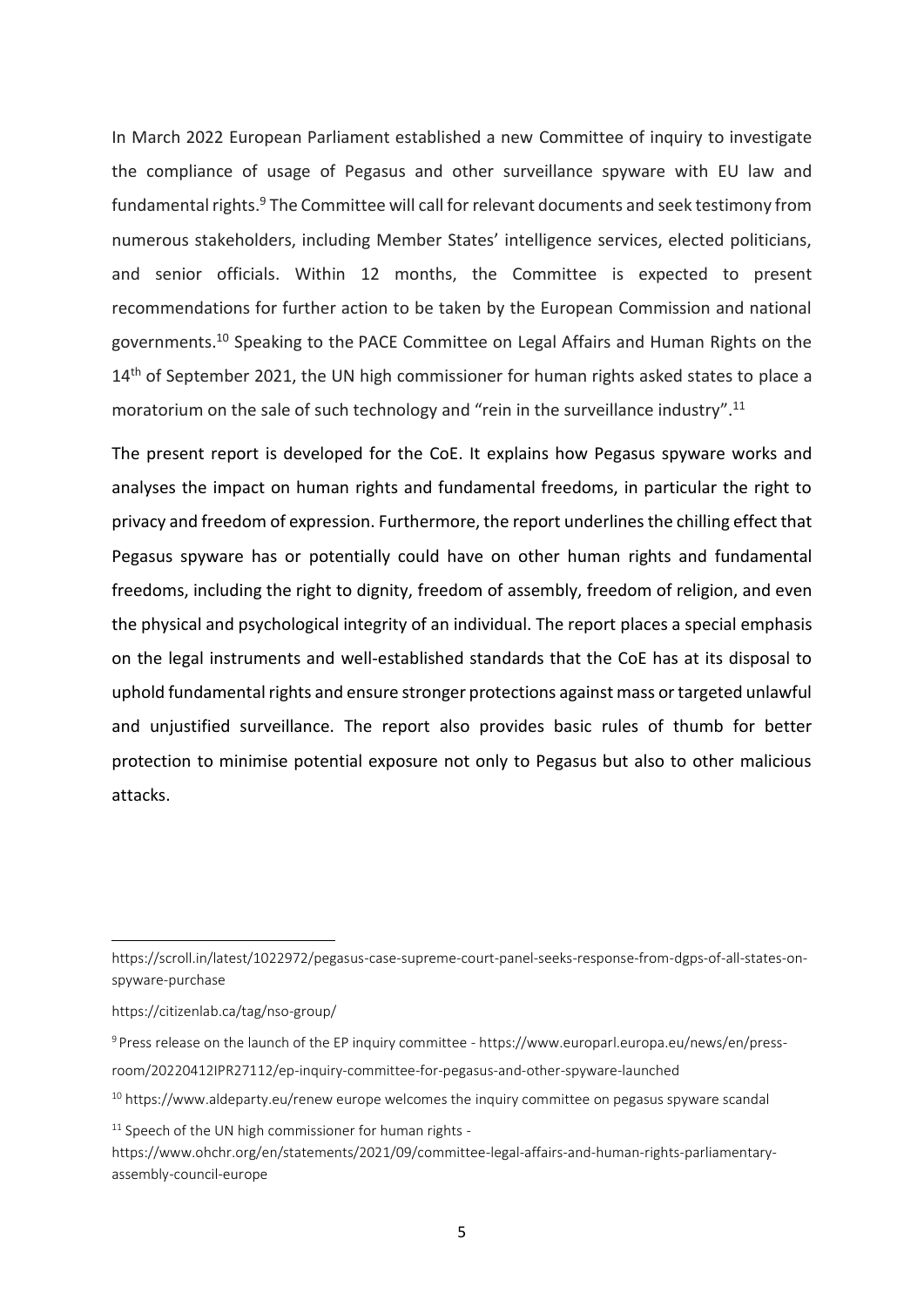#### 1. Mobile phones surveillance and spyware

In the last few decades, governments and associated agencies have invested enormous efforts and substantial funds to ensure they can hack into every telecom network and device. National security agencies used to have agreements with technology vendors under which the companies would give the agencies special access to their products via backdoors. Some of these agreements are still intact. Recently, awareness of digital security and privacy is rising (Edward Snowden's revelations about mass U.S. government surveillance was the first wakeup call) and major companies no longer willing to provide governments with backdoors.

Companies like Apple (and many others) invest record budgets in security, develop features like end-to-end encryption (and others) and put expert engineering teams to continuously work on identification and timely fixes of security vulnerabilities. There are also bug-bounty programs in which companies invite hackers to break into their products. These programs offer quite attractive rewards for the detection of zero-day vulnerabilities,<sup>12</sup> which can go up to \$100,000, and the problem is that zero-day vulnerabilities worth millions on the black market.

These developments left governments unable to listen in, and desperate for a solution. The needs of these governments and their virtually unlimited budget created an "industry" and a market, in which hackers are continuously looking for exploitable vulnerabilities and vendors are tirelessly working on fixing those same issues. The hackers that find the vulnerabilities sell this information either to the vendors or to the highest bidder on the black market, the buyers on the black market are the organisations that create spyware and then sell it to governments and sometimes to other organisations.

This market is no different from any other market and is essentially driven by demand and supply, as long as the demand is there (and actually growing) the supply will follow, and there will always be someone to provide the goods. One of the most successful (and therefore notorious) suppliers is NSO group, an Israeli spyware vendor and the creator of Pegasus. Pegasus is a spyware that can be stealthily installed on a smartphone and gain access to everything on it, including its camera and microphone. Pegasus is designed for devices

 $12$  Zero-day vulnerabilities are exploitable vulnerabilities that the vendor is not aware of, and therefore, there are no patches or fixes available or underway.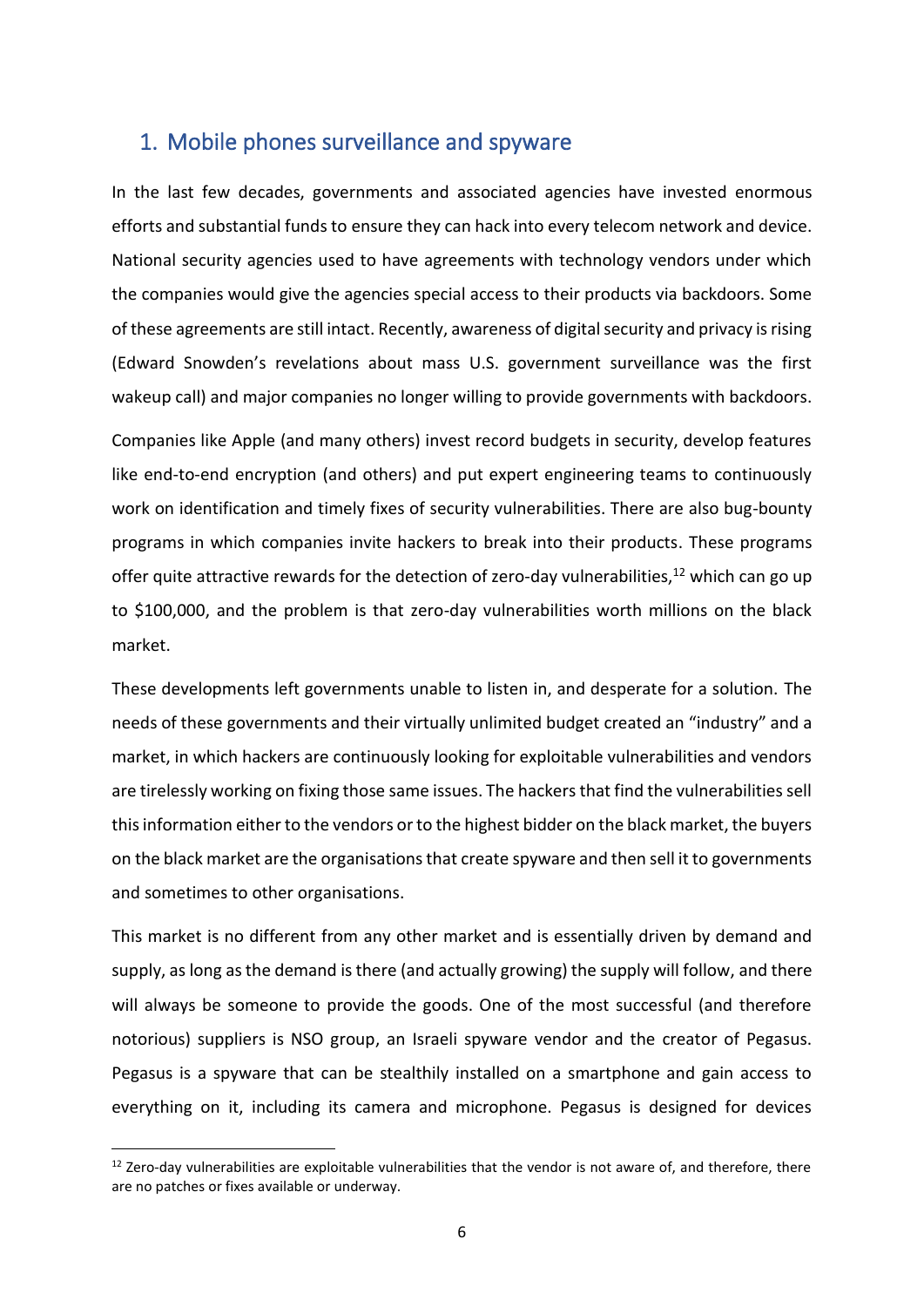running Android, iOS, Windows, Blackberry and Symbian operating systems and turns them into surveillance devices. NSO says it sells Pegasus only to governments and only for the purposes of tracking criminals and terrorists.

#### <span id="page-10-0"></span>How it works

The Pegasus spyware can infect the phones of targets through a variety of mechanisms. Some approaches may involve a message (SMS, iMessage, WhatsApp, email) that includes a link to a website. When clicked, this link delivers malicious software that infects the device.

Others use the zero-click attack or zero-click exploit where vulnerabilities in messaging services for example allows for infection by simply receiving a message, while no user interaction is required.

Apart from zero-click exploits, Pegasus uses "network injections". A target's web browsing can leave them open to attack without the need for them to click on any malicious link. This approach involves waiting for the target to visit a website that is not fully secured during their normal online activities. Once they visit an unprotected site, the injection software can intercept the transaction and trigger an infection.

However, this technique is more difficult to carry out than attacking a phone using a malicious URL or a zero-click exploit, since the target's cellphone use must be monitored until the moment at which its internet traffic is unprotected. This is normally done through the target's mobile operator, which some governments can access or control. This reliance makes it difficult or impossible for governments to target people outside their jurisdiction. Zero-click exploits have no such limitations.

On top of these mechanisms, there is also a manual option, if an agent is able to gain physical access to the target's phone, the spyware can be installed manually. In all approaches, the goal is to get full control of the mobile device's operating system, either by rooting (on Android devices) or jailbreaking (on Apple iOS devices).

Usually, rooting on an Android device is done by the user to install applications and games from unsupported sources, or enable functionality that was blocked by the manufacturer.

7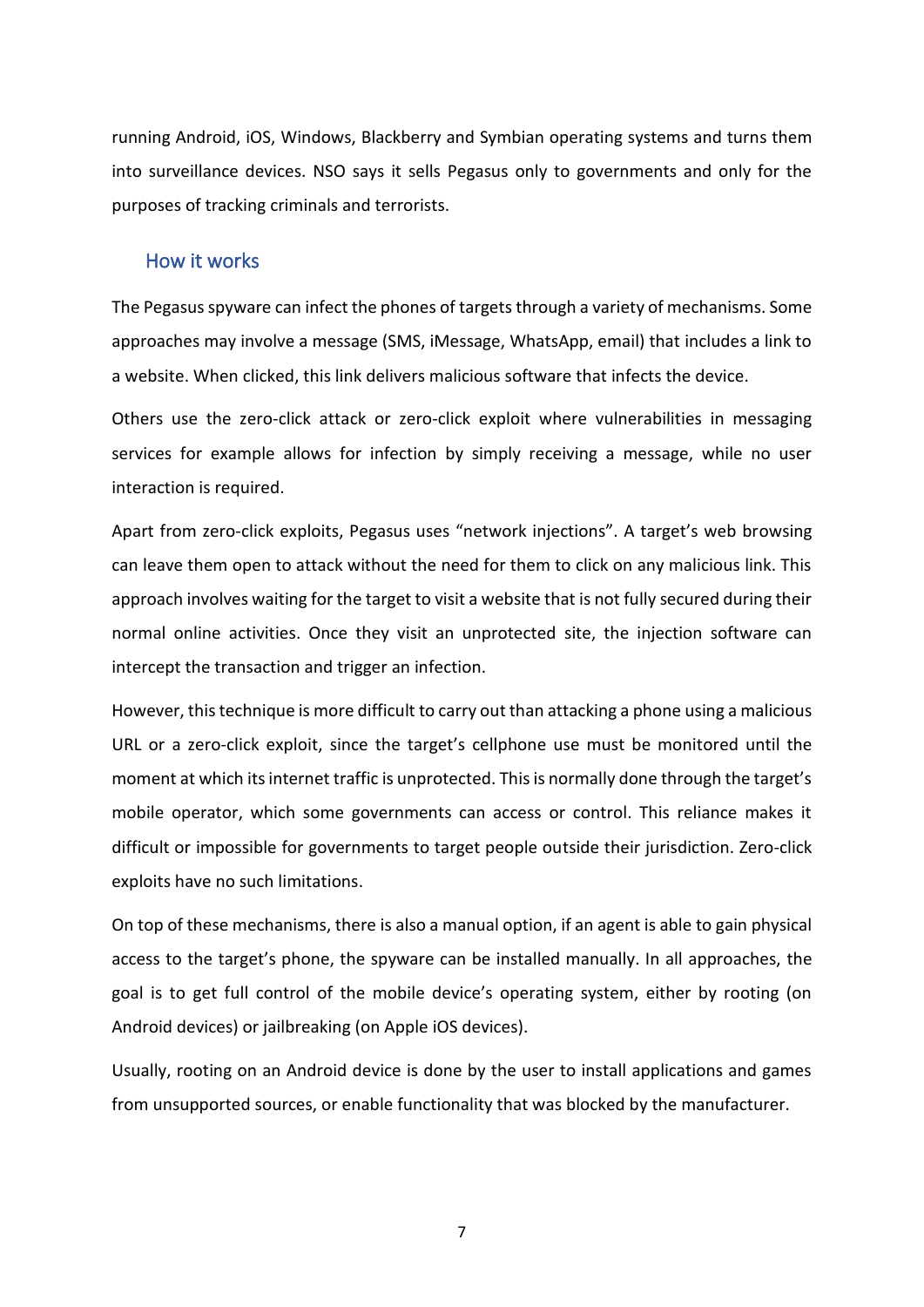Similarly, a jailbreak can be deployed on Apple devices to allow the installation of apps not available on the Apple App Store, or to unlock the phone for use on alternative cellular networks.

Rooting and jailbreaking both remove the security controls embedded in Android or iOS operating systems and eventually allows the OS to run modified code.

In the case of spyware, once a device is unlocked, the intruder can deploy further software to secure remote access to the device's data and functions. The user is likely to remain completely unaware, unless noticeable misbehaviors occur (see Tells of infection).

Earlier versions of Pegasus were installed on smartphones through vulnerabilities in commonly used apps or by spear-phishing, which involves tricking a targeted user into clicking a link or opening a document that secretly installs the software.

Since 2019, Pegasus users have been able to install the software on smartphones with a missed call on WhatsApp and could even delete the log of the missed call, making it impossible for the phone's owner to know anything ever happened. Another way was by simply sending a message to a user's phone that produces no notification. Both of these specific vulnerabilities were fixed shortly after the discovery; however, new undiscovered vulnerabilities keep the zero-click exploit alive and kicking.

This means the latest version of this spyware does not require the smartphone user to do anything. All that is required for a successful spyware attack is having a particular vulnerable app or operating system installed on the device.

#### <span id="page-11-0"></span>Implications

Once installed, Pegasus can theoretically harvest any data from the device and transmit it back to the attacker. Pegasus can run any code it desires on the target's device, use device's camera and mic by remote commands in real time, extract contacts, call logs, web searches, web browsing history, text messages, photos, videos, settings, location records, as well as information from apps such as iMessage, Gmail, Viber, Facebook, WhatsApp, Telegram, Skype and others.

<span id="page-11-1"></span>Pegasus also monitors the keystrokes on an infected device, all written communications, including passwords are visible to the attacker.

8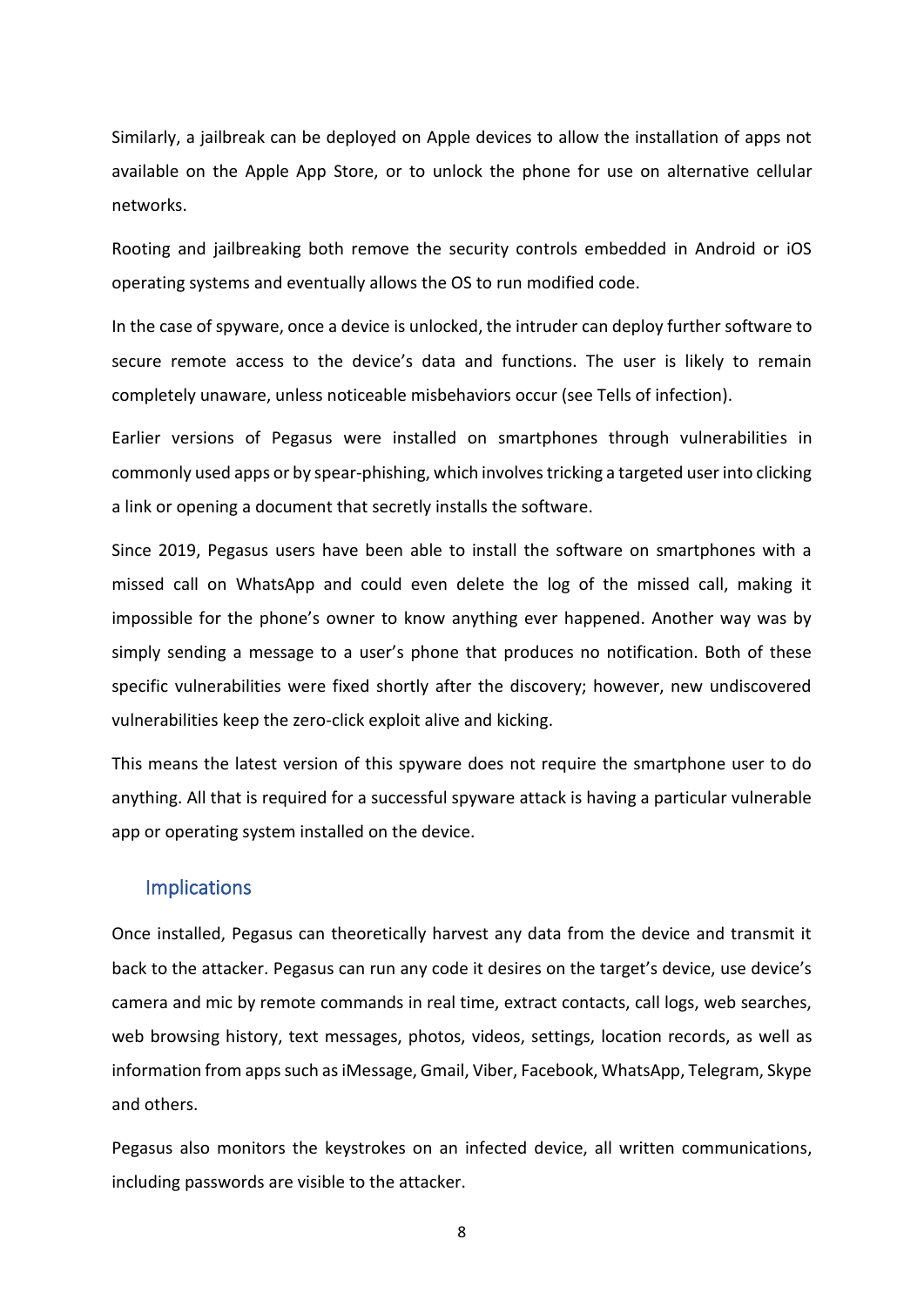#### Tells of infection

If you have a reason to believe you are being monitored, here is a list of "tells" that might suggest your phone is infected:

- 1. Your phone suddenly becomes slower than usual.
- 2. Your phone occasionally shuts down by itself.
- 3. You need to charge your phone's battery more often than usual.
- 4. You find unusual and unfamiliar folders or files on your device (mostly Android).
- 5. You're often redirected to unknown sites.
- 6. Excessive pop-up ads appear while browsing.
- 7. Sudden increase in data usage.
- 8. Your phone has new/unfamiliar applications installed.

If you notice some of these behaviors on your phone, the relatively easy way to determine if your phone is infected is to use the Amnesty International Mobile Verification Toolkit (MVT). This tool can run under Linux or MacOS and can examine the files and configuration of your mobile device by analysing a backup taken from the phone.

While the analysis won't confirm or disprove whether a device is compromised, it detects indicators of compromise, which usually provide enough evidence of infection.

<span id="page-12-0"></span>In particular, the tool can detect the presence of specific software processes running on the device, as well as a range of domains used as part of the global infrastructure supporting the spyware network.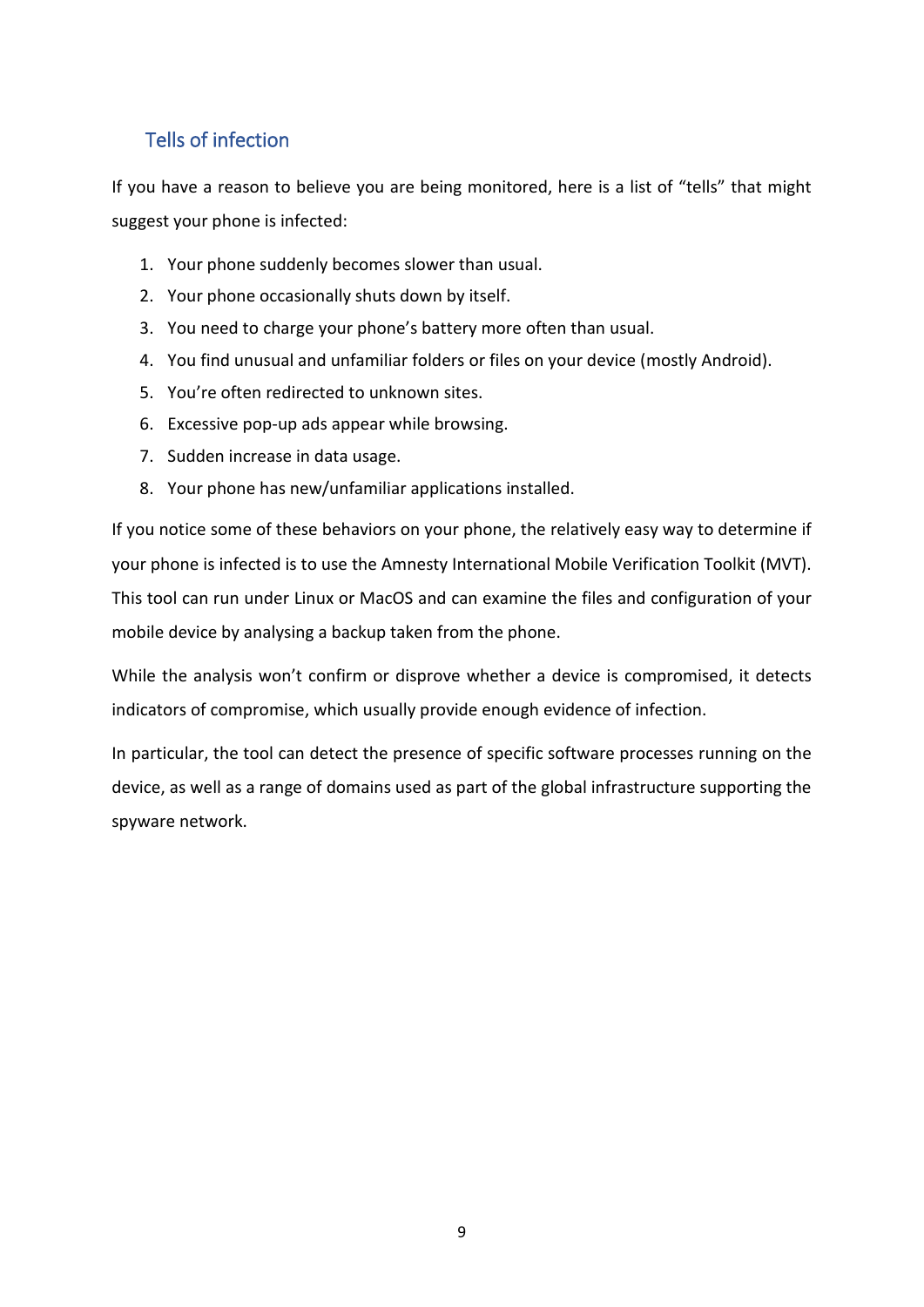#### 2. Impact on the Right to Privacy

As described above and according to the product description,<sup>13</sup> the use of Pegasus does not require cooperation with telecommunication companies, and it can easily overcome encryption, SSL, proprietary protocols, and any hurdle introduced by the complex communications worldwide. It enables monitoring of the voice and VoIP calls in real-time. It provides remote, covert, and unlimited access to the target's mobile devices and thus their relationships, virtual identities, location, phone calls, text and voice messages, emails, photos, videos, and other files, contacts, passwords, environmental wiretap, plans and activities that reveal most sensitive information (*inter alia* about health, sexual life, political opinion, religious or other beliefs) not only about the targeted individuals but also their children and family members, colleagues, friends, clients, beneficiaries and other contacts.

This Modus Operandi of the Pegasus clearly reveals its capacity to be used for targeted as well as indiscriminate surveillance. This is a prima facie interference with Article 8 of the ECHR and undermines standards and approaches $14$  established by the European Court in its extensive case law related to targeted communication surveillance and indiscriminate/bulk interception of communication data.

First and foremost, any interference in privacy can only be justified under Article 8.2 if it:

a) is in accordance with the law, which should be accessible, foreseeable, precise and sufficiently clear concerning rules, circumstances and conditions on which the surveillance is authorised and carried out. Law must also provide adequate and effective guarantees and supervision to prevent abuse and effective remedies for individuals in case of abuse;<sup>15</sup> The law must also be compatible with the principle

<sup>13</sup> Pegasus product description is available at: [https://s3.documentcloud.org/documents/4599753/NSO-](https://s3.documentcloud.org/documents/4599753/NSO-Pegasus.pdf)[Pegasus.pdf](https://s3.documentcloud.org/documents/4599753/NSO-Pegasus.pdf)

<sup>&</sup>lt;sup>14</sup> See also most recent cases: Big Brother Watch and Others v. the United Kingdom [GC], no. 58170/13, 25 May 2021; Centrum för rättvisa v. Sweden, [GC], no. 35252/08, 25 May 2021;

<sup>&</sup>lt;sup>15</sup> See also Roman Zakharov v. Russia [GC], no. 47143/06, 4 December 2015; Szabó and Vissy v. Hungary, no. 37138/14, 12 January 2016; Iordachi and Others v. the Republic of Moldova, no. 25198/02, 10 February 2009; Rotaru v. Romania [GC], no. 28341/95, 4 May 2000; Kennedy v. the United Kingdom, no. 26839/05, 18 May 2010; Association of European Integration and Human Rights and Ekimdzhiev v. Bulgaria, no. 62540/00, 28 June 2007.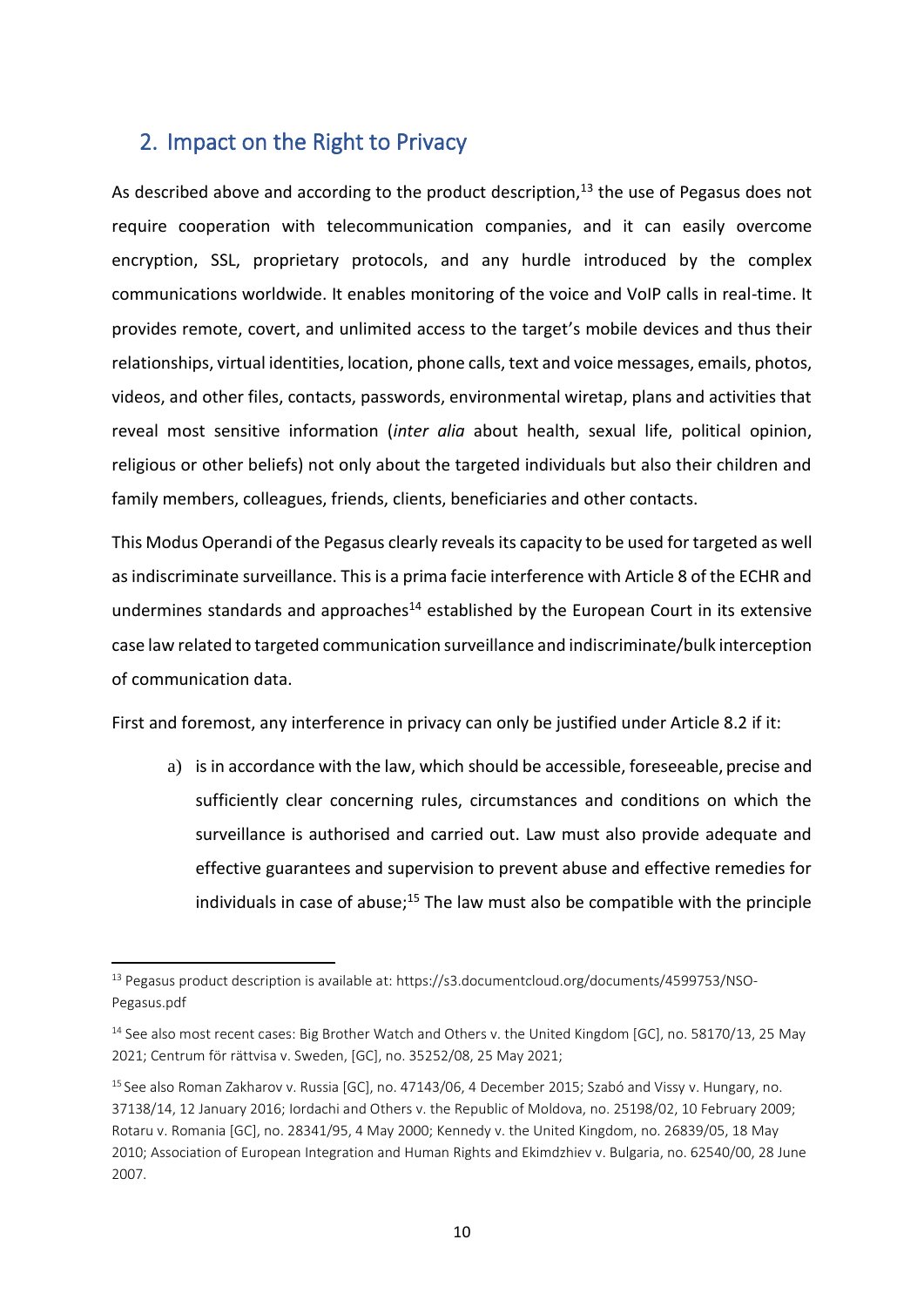of the rule of law, which is expressly mentioned in the Preamble to the ECHR and inherent in the object and purpose of Article 8.

- b) pursues one or more of the legitimate aims to which Article 8.2 refers *inter alia* national security, public safety … the prevention of disorder or crime,… ….". The notion of national security should be clearly interpreted by domestic law and provide the scope of crimes/offences threatening the national security as well as other severe or exceptionally severe crimes allowing authorities to use secret surveillance measures to effectively prevent/investigate those crimes.
- c) is necessary in a democratic society in order to achieve legitimate aims. State authorities are under an obligation to ensure effective mechanisms (including national courts, supervisory/monitoring mechanisms, public scrutiny) for avoiding arbitrariness and securing a fair balance between the right to privacy and the legitimate aim pursued by the interference. The strict necessity should only be confirmed if the envisaged action is suitable to protect/preserve objectively a democratic institution and subjectively is also susceptible to produce vital intelligence in/for an ongoing investigation

In the cases of Roman Zakharov v. Russia and Szabó and Vissy v. Hungary, the Court also noted that where a power vested in the executive is exercised in secret, the risks of arbitrariness are evident. It is therefore essential to have clear, detailed rules on secret surveillance measures, especially as the technology available for use is continually becoming more sophisticated. The Court was firm in reiterating its standards established in earlier case law on the subject matter that in order to effectively assess the necessity and reasonableness of any intrusion in the private life or communication, any communication tapping or secret surveillance should be authorized by an independent and impartial domestic authority being vested with the relevant mandate. The authorisation authority's must be capable of verifying the existence of a reasonable suspicion against the person concerned, in particular, whether there are factual indications for suspecting that person of planning, committing or having committed criminal acts or other acts that may give rise to secret surveillance measures, such as, for example, acts endangering national security. It must also ascertain whether the requested interception meets the requirement of "necessity in a democratic society," as provided by Article 8.2 of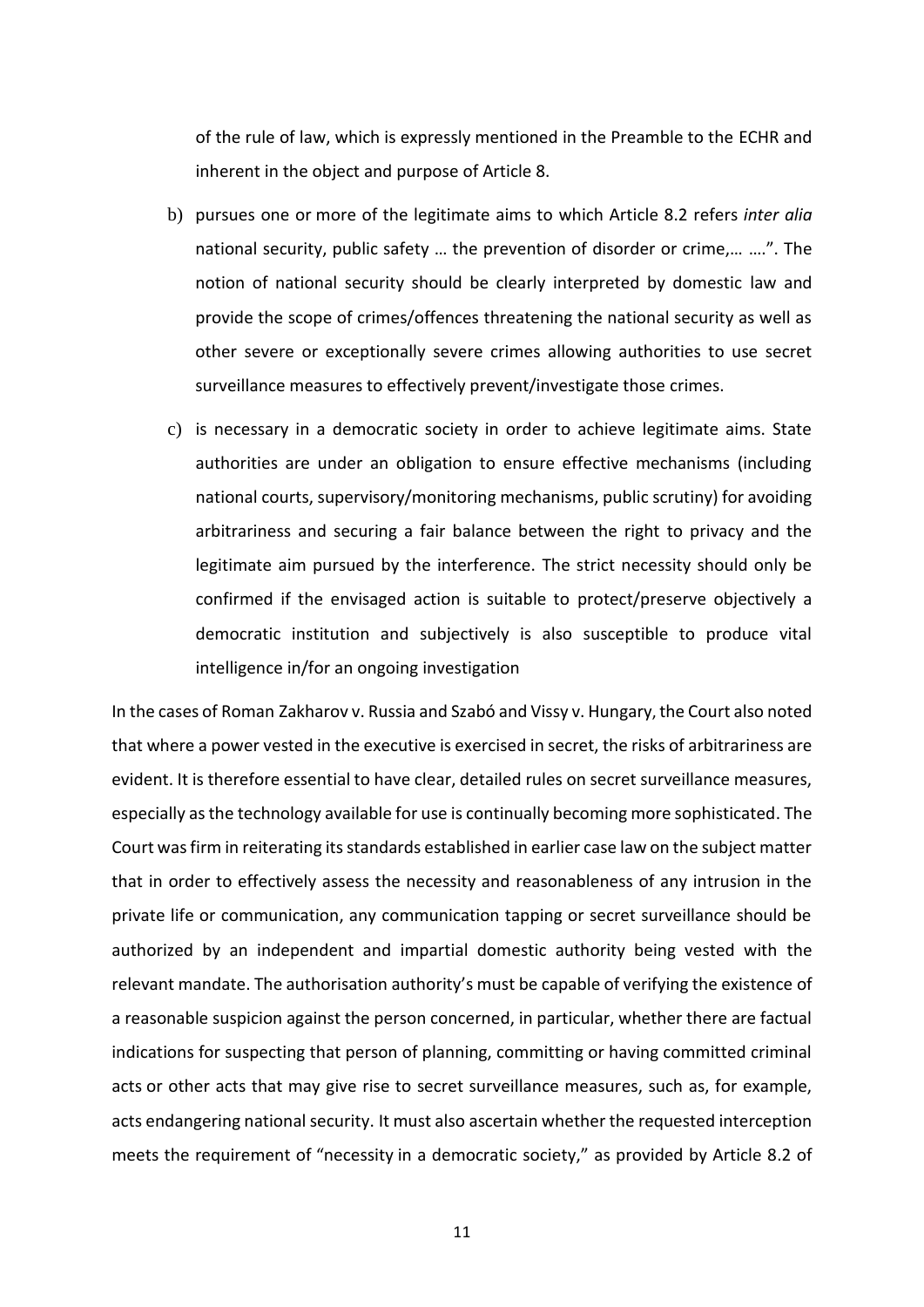the Convention, including whether it is proportionate to the legitimate aims pursued, by verifying, for example, whether it is possible to achieve the aims by less restrictive means.<sup>16</sup> When it comes to targeted communication tapping, the Court has developed the following minimum requirements<sup>17</sup> that should be set out in domestic law in order to avoid abuses of power:

- (i) the nature of offences which may give rise to an interception order;
- (ii) a definition of the categories of people liable to have their communications intercepted;
- (iii) a limit on the duration of interception;
- (iv) the procedure to be followed for examining, using and storing the data obtained;
- (v) the precautions to be taken when communicating the data to other parties; and
- (vi) the circumstances in which intercepted data may or must be erased or destroyed.

In the case of Roman Zakharov v. Russia, the Court confirmed that the same six minimum safeguards also applied in cases where the interception was for reasons of national security; however, in determining whether the impugned legislation was in breach of Article 8, the Court also had regard to the arrangements for:

- a) supervising the implementation of secret surveillance measures, any notification mechanisms and
- b) the remedies provided for by national law.

As to the approach of the Court in recent case law related to bulk interception,<sup>18</sup> the Court considers that the process must be subject to "end-to-end safeguards" to minimize the risk of the bulk interception power being abused, meaning that, at the domestic level, an

<sup>16</sup> See also Klass and Others v. Germany, no.37138/14, 6 September 1978

 $17$  See also cases of Huvig v. France, no 11105/84, 24 April 1990; Kruslin v. France, no 11801/85 24 April 1990; Valenzuela Contreras v. Spain, no. 27671/95, 30 July 1998, Weber and Saravia v. Germany no. 54934/00, 29 June 2006.

<sup>&</sup>lt;sup>18</sup> See for example, Big Brother Watch and Others v. the United Kingdom [GC], no. 58170/13, 25 May 2021/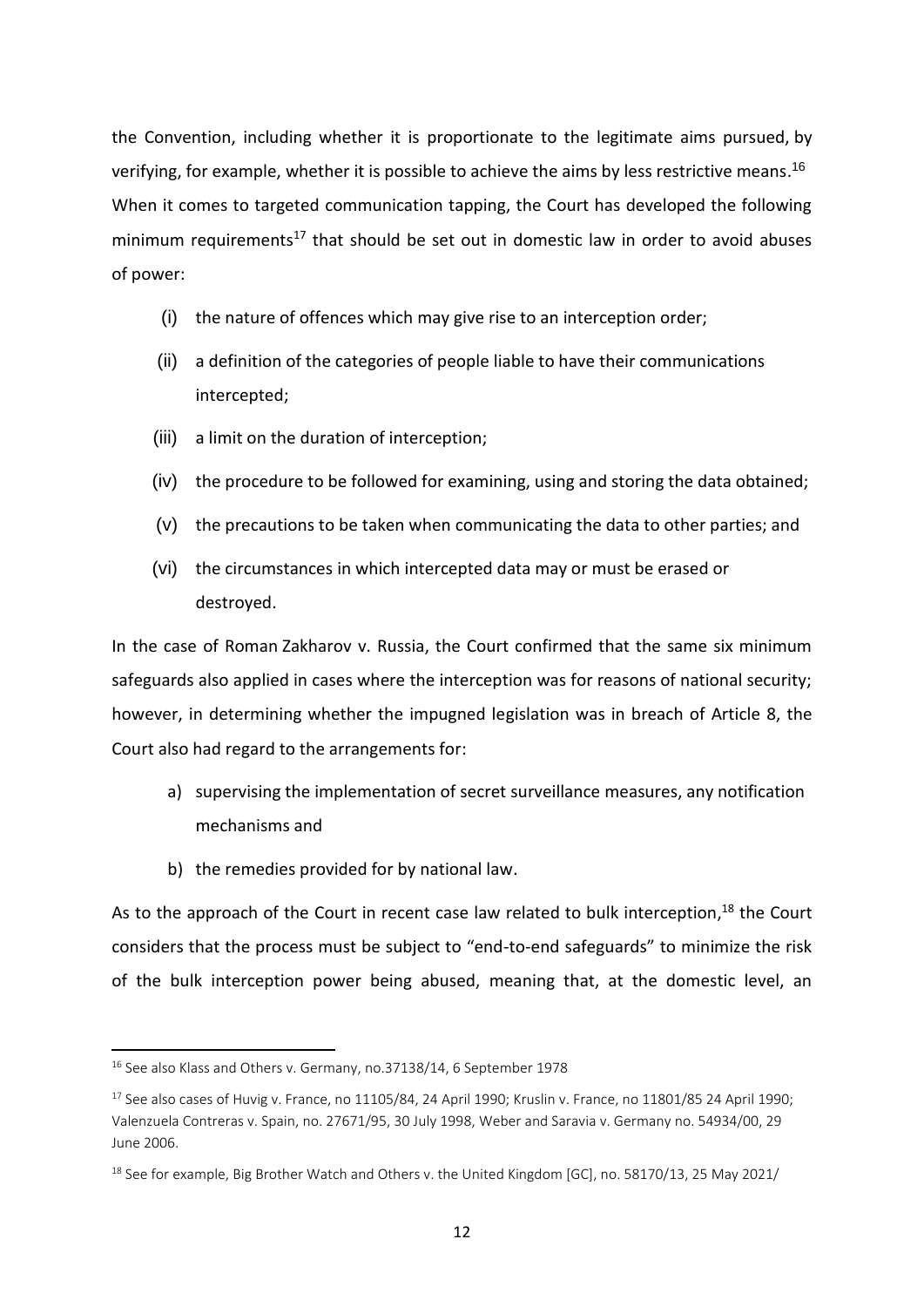assessment should be made at each stage of the process of the necessity and proportionality of the measures being taken and to the legitimate aim pursued; that bulk interception should be subject to independent authorisation at the outset, when the object and scope of the operation are being defined; and that the operation should be subject to supervision and independent ex post facto review. In that regard, particular emphasis was placed by the Court on clearing and approving the selectors used by the authorities during bulk interception by national courts or independent bodies vested with the relevant mandate. In the Court's view, these are fundamental safeguards which will be the cornerstone of any Article 8 compliant bulk interception regime. 19

Along with Article 8 of the ECHR, European Court judgments, Resolutions of the Parliamentary Assembly, including Resolution 2045 (2015) on Mass Surveillance<sup>20</sup>, and Declarations<sup>21</sup> and Recommendations<sup>22</sup> of the Committee of Ministers, Convention  $108<sup>23</sup>$  - the only legally binding international treaty in the data protection field with global relevance<sup>24</sup>, sets the basic principles for data protection, safeguards for individuals, and supervision over the data processing operations, which are particularly important in the context of Pegasus or other surveillance technologies.

Although the right to the protection of personal data is not an autonomous right among the various Convention rights and freedoms, the European Court has acknowledged that the protection of personal data is of fundamental importance to a person's enjoyment of his or her right to respect for private and family life, home and correspondence. Article 8 is the main vector through which personal data is protected in the Convention system, even though

 $19$  See also the report of the Venice Commission, which similarly found that two of the most significant safeguards in a bulk interception regime were the authorisation and oversight of the process [https://www.venice.coe.int/webforms/documents/default.aspx?pdffile=CDL-AD\(2015\)011-e](https://www.venice.coe.int/webforms/documents/default.aspx?pdffile=CDL-AD(2015)011-e) 

<sup>20</sup> <http://assembly.coe.int/nw/xml/XRef/Xref-XML2HTML-en.asp?fileid=21692>

<sup>&</sup>lt;sup>21</sup> See for example Declaration on Risks to Fundamental Rights stemming from Digital Tracking and other Surveillance Technologies

https://rm.coe.int/CoERMPublicCommonSearchServices/DisplayDCTMContent?documentId=090000168068460

<sup>&</sup>lt;sup>22</sup> See for example Recommendations No. R (87) 15 Regulating the use of personal data in the police sector [https://search.coe.int/cm/Pages/result\\_details.aspx?ObjectID=09000016804e7a3c](https://search.coe.int/cm/Pages/result_details.aspx?ObjectID=09000016804e7a3c)

<sup>&</sup>lt;sup>23</sup> https://www.coe.int/en/web/conventions/full-list?module=treaty-detail&treatynum=108

<sup>&</sup>lt;sup>24</sup> Convention 108 is ratified by 55 parties, including 9 non-Council of Europe members.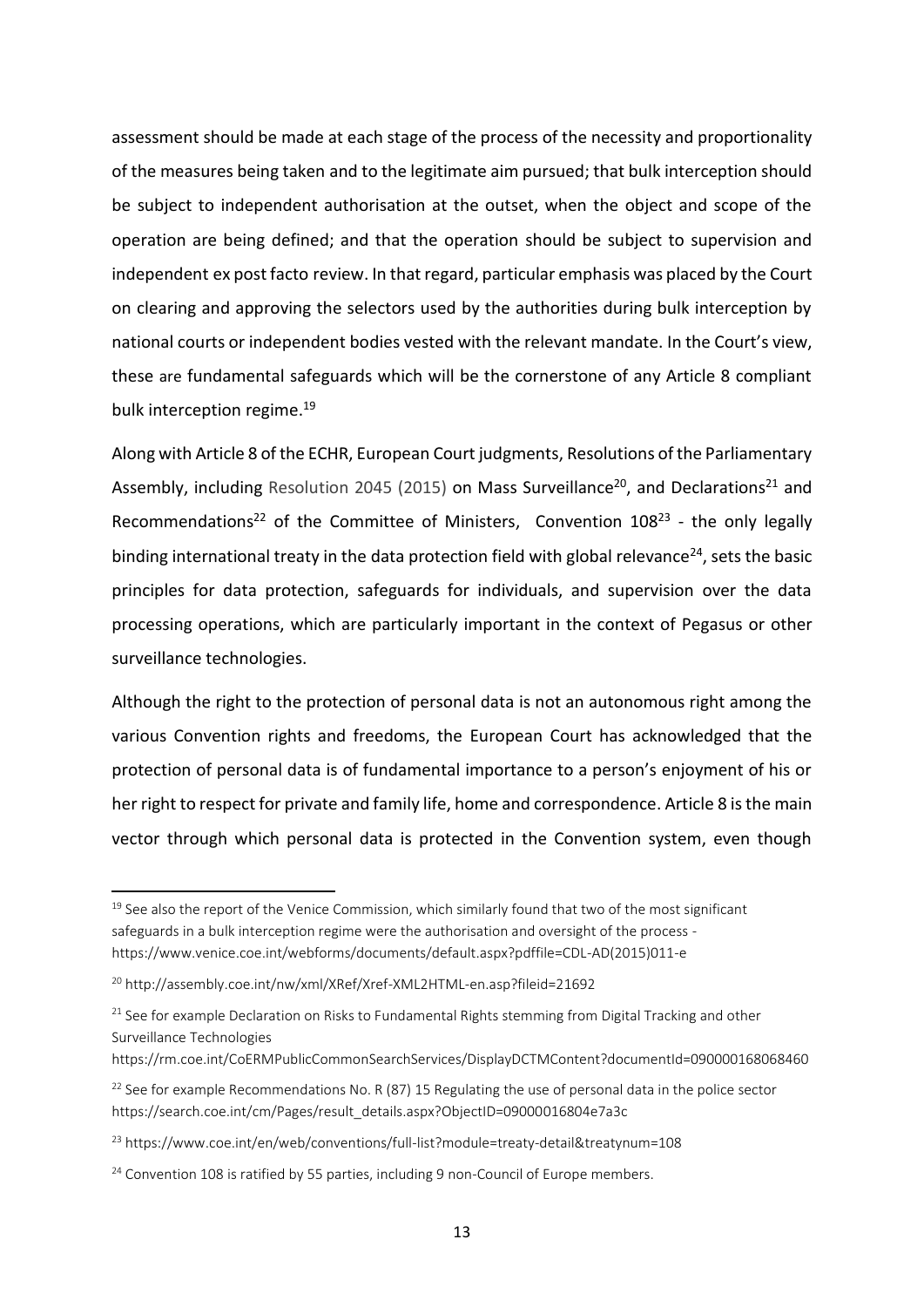considerations related to this protection may also come into play under other provisions of the Convention and its Protocols.<sup>25</sup>

Modernised Convention 108+ opened for signatures and ratifications in October 2018, reaffirmed the importance of the original principles and laid down new ones, including transparency, accountability, privacy by design and data protection impact assessment that are particularly relevant in the context of Pegasus spyware. Convention 108+ requires improved data quality, increased protection for sensitive data, high level data security, greater fairness, transparency and accountability from public authorities and private companies, including developers and service providers, who should proactively demonstrate compliance with the data protection rules. It establishes stronger requirements regarding the lawfulness of the processing, proportionality, purpose limitation and data minimisation, recalling that data processed should be adequate, relevant, and not excessive. The proportionality principle also applies in respect of the means and methods deployed during the surveillance.

The Convention 108+ empowers individuals with stronger control over their data and enhanced rights. Along with other obligations, data controllers must implement the "privacy by design" in product or service development as well as examine prior the likely impact of data processing on human rights and fundamental freedoms.

It is important to recall that parties to the Convention 108+ will no longer be able to exclude from the scope of application of the Convention certain types of processing such as national security and defence. The possible exceptions to a limited number of principles such as transparency are subject to the conditions set by the Convention, and in any case, independent and effective review and supervision should be guaranteed. The Convention 108+ also reinforces investigative and corrective powers and the independence of the data protection authorities. It also enhances their international cooperation and opportunities for joint actions and investigations, including against unlawful and unjustified usage of sophisticated surveillance technologies.

<sup>&</sup>lt;sup>25</sup> Guide to the Case-Law of the of the European Court of Human Rights – Data Protection, First edition - 31 December 2020, page 4. Guide to the Case-Law - [Data protection \(coe.int\)](https://rm.coe.int/guide-data-protection-eng-1-2789-7576-0899-v-1/1680a20af0)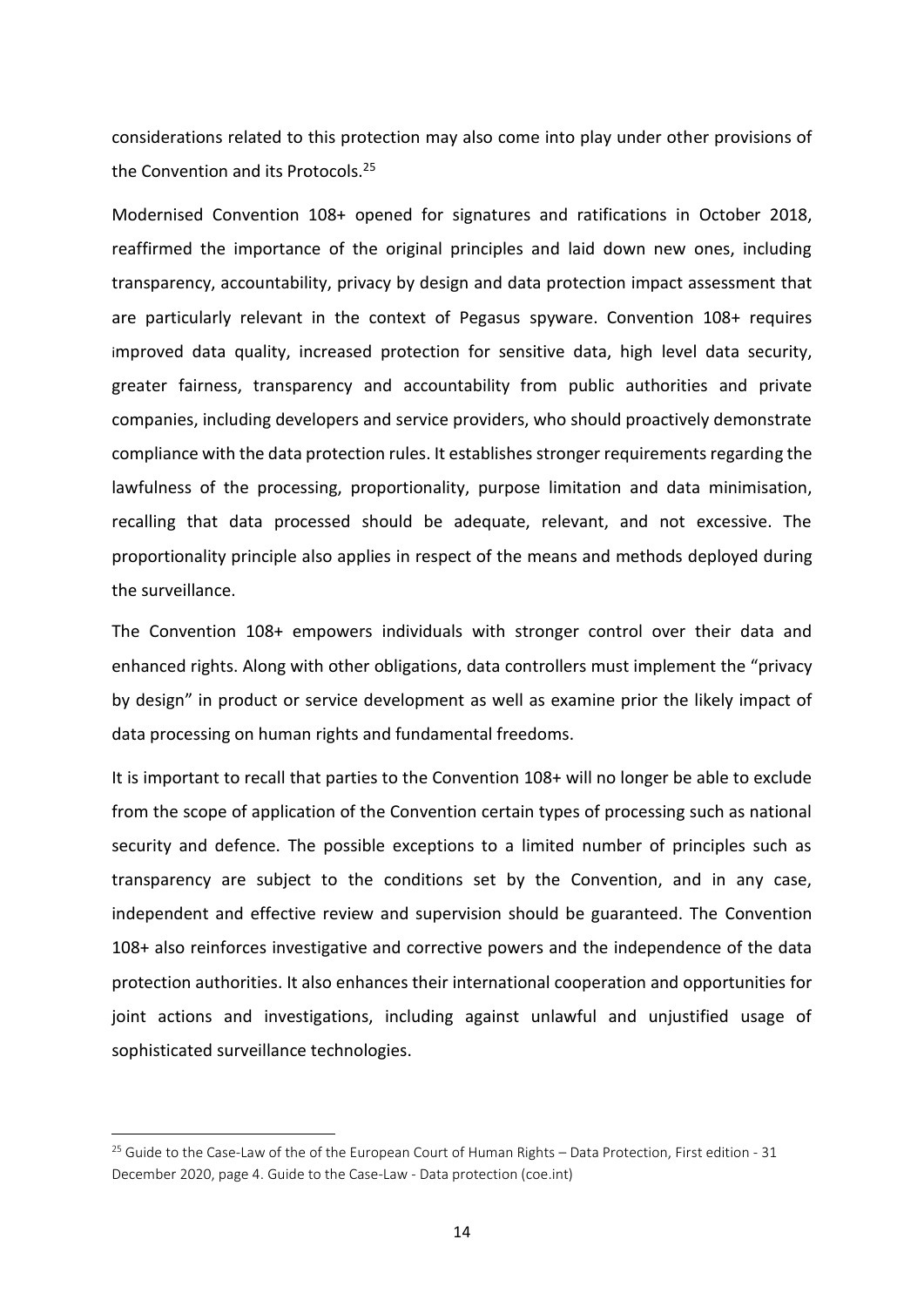In order to protect individuals and the society as a whole from unlawful interference with human rights and notably with the right to privacy the standards established by Convention 108+ could as of now be used and implemented by state authorities carrying out similar activities.

#### <span id="page-18-0"></span>3. Impact on the Freedom of Expression

An investigation report released by a global consortium<sup>26</sup> revealed that 200 journalists worldwide had been targeted using Pegasus spyware. The Office of the UN Special Rapporteur for Freedom of Expression also noted the number of victims of attempted spying through Pegasus, including Mexican journalists, human rights defenders and opposition leaders.<sup>27</sup> "The numbers vividly show the abuse is widespread, placing journalists' lives, those of their families and associates in danger, undermining freedom of the press and shutting down critical media," - said Secretary-general of Amnesty International.

The right to freedom of expression and information, as guaranteed by Article 10 of the Convention, constitutes one of the essential foundations of a democratic society and one of the basic conditions for its progress and the development of every individual. Freedom of expression is applicable not only to "information" or "ideas" that are favorably received or regarded as inoffensive or as a matter of indifference but also to those that offend, shock or disturb the State or any sector of the population. Any interference with the right to freedom of expression of journalists and other media actors therefore has societal repercussions as it is also an interference with the right of others to receive information and ideas and an interference with public debate.<sup>28</sup>

While the right to freedom of expression is not absolute, an interference with this right is only permitted if it is prescribed by law, pursues one of the legitimate aims set out in Article 10,

<sup>&</sup>lt;sup>26</sup> <https://forbiddenstories.org/pegasus-the-new-global-weapon-for-silencing-journalists/>

<sup>27</sup> Press release R303/21<https://www.oas.org/en/iachr/expression/showarticle.asp?artID=1218&lID=1>

<sup>&</sup>lt;sup>28</sup> Recommendation CM/Rec(2016) 4 of the Committee of Ministers to member States on the protection of journalism and safety of journalists and other media actors [https://search.coe.int/cm/Pages/result\\_details.aspx?ObjectId=09000016806415d9#\\_ftn1](https://search.coe.int/cm/Pages/result_details.aspx?ObjectId=09000016806415d9#_ftn1)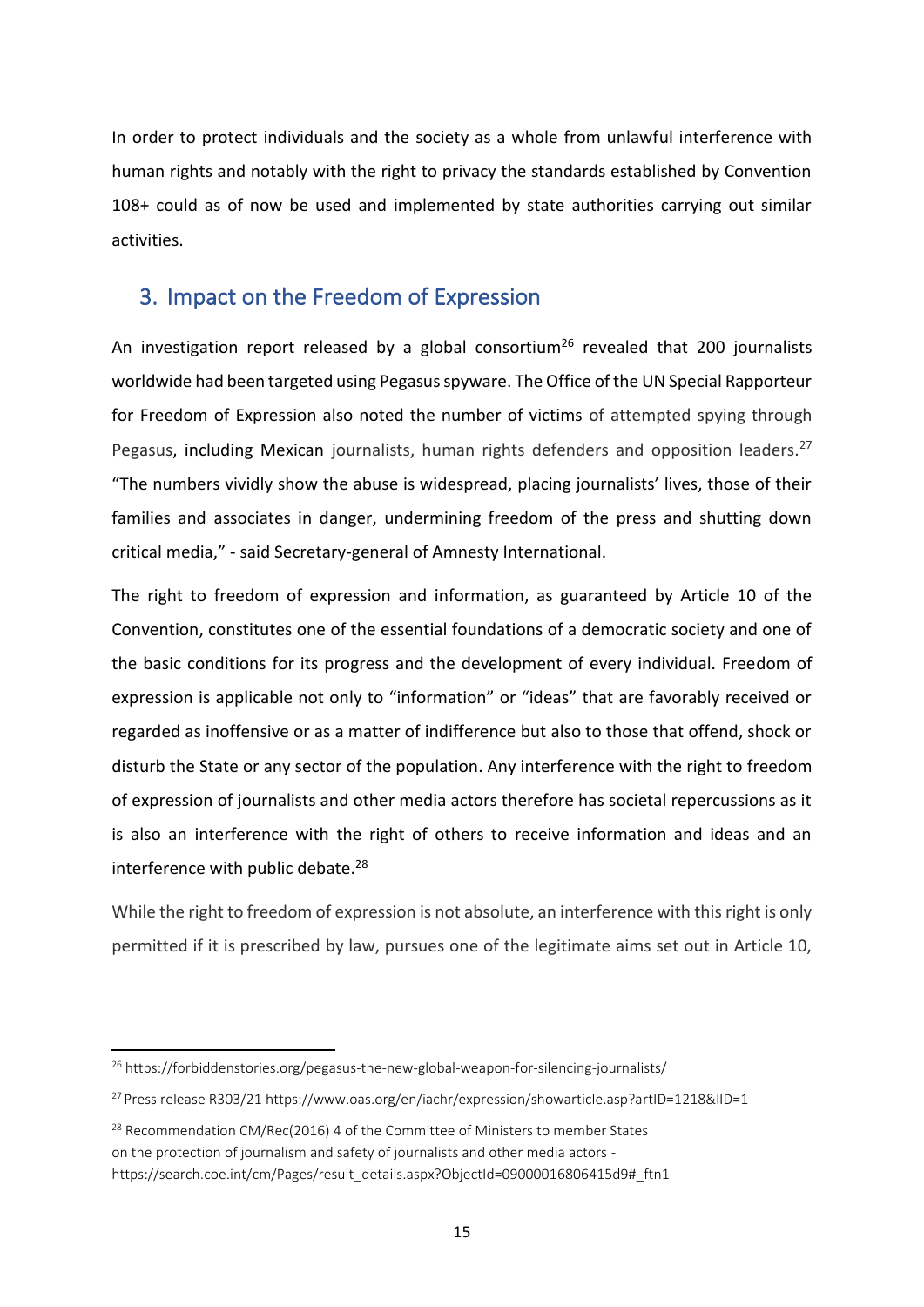paragraph 2 of the Convention, is necessary in a democratic society – which implies that it corresponds to a pressing social need – and is proportionate to the legitimate aims pursued.

The surveillance of journalists and other media actors, and the tracking of their online activities, can endanger the legitimate exercise of freedom of expression if carried out without the necessary safeguards. They can also threaten the safety of the persons concerned and undermine the protection of journalists' sources. In order for systems of secret surveillance to be compatible with Article 8 of the Convention, they must contain adequate and effective safeguards against abuse, including independent supervision, since such systems designed to protect national security entail the risk of undermining or even destroying democracy on the ground of defending it.<sup>29</sup>

The European Court has always subjected the safeguards for respect of freedom of expression in cases under Article 10 of the ECHR to special scrutiny. The safeguards to be afforded to the press are of particular importance, and the protection of journalistic sources is one of the cornerstones of freedom of the press. Without such protection, sources may be deterred from assisting the media in informing the public about matters of public interest. As a result, the vital public watchdog role of the press may be undermined, and the ability of the press to provide accurate and reliable information may be affected adversely.

Allegations revealed that Pegasus was used to target journalists and their confidential sources. This has a detrimental impact not only for confidential sources and whistle-blowers but also on the media outlets, whose reputation could be negatively affected in the eyes of future potential sources, and on members of the public, who have an interest in receiving information imparted through anonymous sources.

The European Court in a number of decisions $30$  has addressed the risks related to bulk interception through a strong selector connected to journalists. The Court considered that such interference will be commensurate with that occasioned by the search of a journalist's home or workplace; regardless of whether or not the intention is to identify a source, the use of selectors or search terms connected to a journalist would very likely result in the acquisition

 $29$  Ibid

<sup>&</sup>lt;sup>30</sup> See, inter alia, Goodwin v. the United Kingdom, no.17488/90, 27 March 1996; Sanoma Uitgevers B.V. v. the Netherlands [GC], no. 38224/03, 14 September 2010.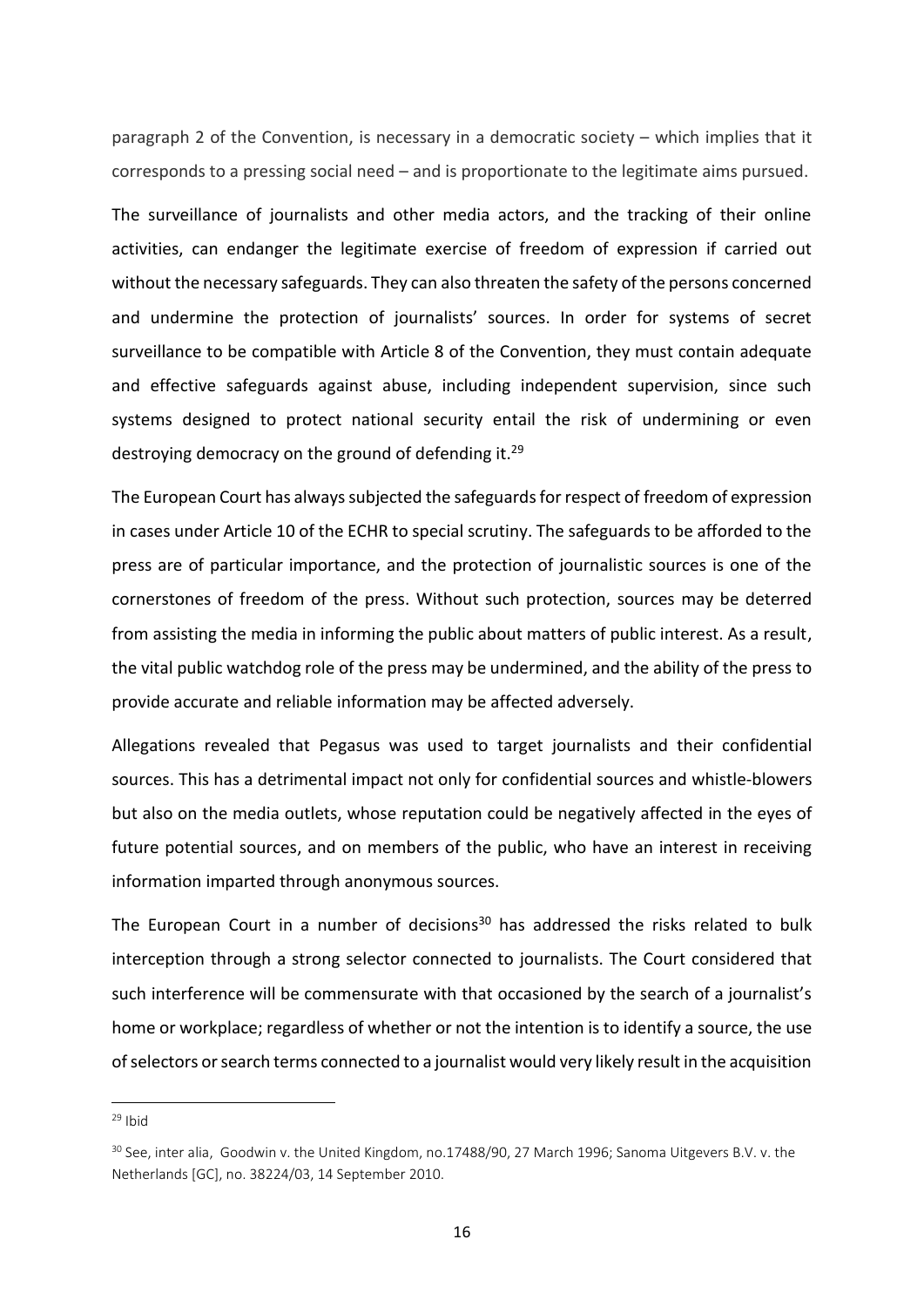of significant amounts of confidential journalistic material which could undermine the protection of sources to an even greater extent than an order to disclose a source. Therefore, in the case of Big Brother and others v. the United Kingdom<sup>31</sup> the Court considered that before the intelligence services use selectors or search terms known to be connected to a journalist, or which would make the selection of confidential journalistic material for examination highly probable, the selectors or search terms must have been authorised by a judge or other independent and impartial decision-making body invested with the power to determine whether they were "justified by an overriding requirement in the public interest" and, in particular, whether a less intrusive measure might have sufficed to serve the overriding public interest. Court also noted that even where there is no intention to access confidential journalistic material, and the selectors and search terms used are not such as to make the selection of confidential journalistic material for examination highly probable, there will nevertheless be a risk that such material could be intercepted, and even examined, as a "bycatch" of a bulk interception operation.

#### <span id="page-20-0"></span>4. Impact on Human Rights Defenders

Along with journalists, Pegasus revelations confirm that human rights defenders are one of the key targets being subjected to secret surveillance. Various international<sup>32</sup> and civil society organizations expressed deep concerns towards targeting, intimidating, and retaliating against human rights defenders and called to provide a safe and enabling environment and ensure their protection, which, among other recommendations, called on States to refrain from using surveillance technologies to target human rights defenders*. 33*

Surveillance technologies are often used to target human rights defenders to dissuade them from continuing their human rights work, to infiltrate their networks, and to gather information for use against other targets. Intrusion with the privacy of human rights

 $31$  Ibid

 $32$  Resolution adopted by the General Assembly on 16 December 2021 on the Seventy-sixth session, on the report of the Third Committee (A/76/462/Add.2, para. 114)] 76/174. [https://documents-dds](https://documents-dds-ny.un.org/doc/UNDOC/GEN/N21/403/46/PDF/N2140346.pdf?OpenElement)[ny.un.org/doc/UNDOC/GEN/N21/403/46/PDF/N2140346.pdf?OpenElement](https://documents-dds-ny.un.org/doc/UNDOC/GEN/N21/403/46/PDF/N2140346.pdf?OpenElement)

<sup>33</sup> [https://www.frontlinedefenders.org/en/statement-report/action-needed-address-targeted-surveillance](https://www.frontlinedefenders.org/en/statement-report/action-needed-address-targeted-surveillance-human-rights-defenders)[human-rights-defenders](https://www.frontlinedefenders.org/en/statement-report/action-needed-address-targeted-surveillance-human-rights-defenders)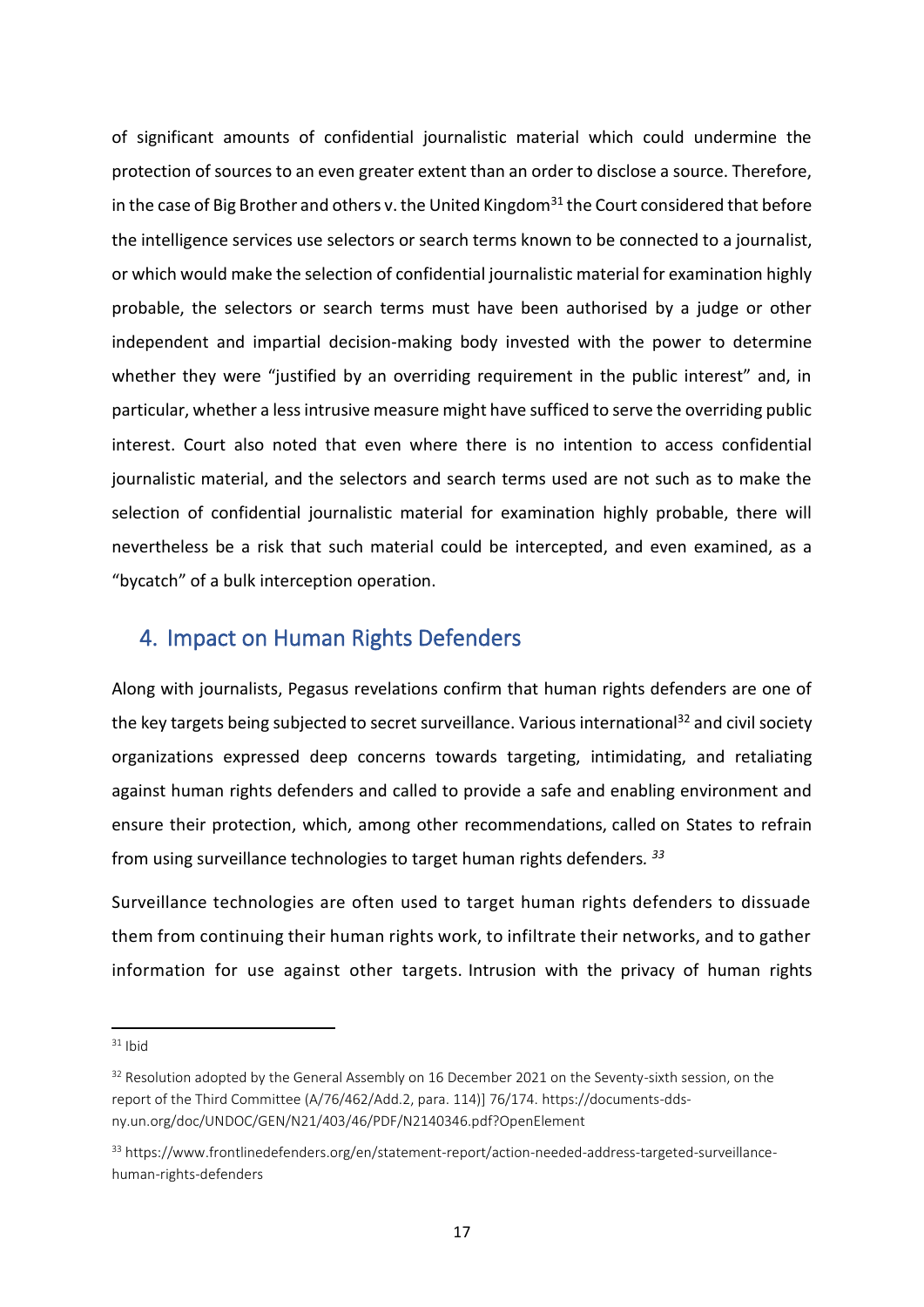defenders negatively affects not only the personal privacy of the individuals but threatens to pose the harm to their inner and outer circle, compromise their dignity and reputation, and expose them, their family members and beneficiaries to the greater risks of threats, aggression and violence.

A digital forensic investigation carried out by Front Line Defenders and Citizen lab has uncovered specific gender-related dangers. Pegasus spyware on the mobile devices of four Jordanian human rights defenders, including a woman human rights defender, lawyer and journalist working against corruption.<sup>34</sup> Another set of cases of hacking of two women human rights defenders from MENA region using Pegasus spyware was identified by Access Now and [Front Line Defenders](http://www.frontlinedefenders.org/pegasus-barhain-jordan).35

The impact of targeted surveillance on women can be given that political, societal, and gender power asymmetries often grant authorities opportunities to weaponize the information they extract through defamation, blackmail, and doxing. This can include the publishing of private and intimate photos and conversations online.<sup>36</sup> As a result, women, targets of surveillance, live in a perpetual state of fear and become socially isolated and restricted in their social lives, work, and activism. As expressed by one of the victims - "personal freedoms are over for me, they no longer exist. I am not safe at home, on the street, or anywhere."<sup>37</sup>

#### <span id="page-21-0"></span>5. Impact on other Human Rights and Fundamental Freedoms

Human rights and fundamental rights are interconnected and mutually reinforcing. Therefore, intrusive surveillance technologies have a chilling effect on other human rights and fundamental freedoms and not only on the right to privacy and freedom of expression.

<sup>34</sup> <https://www.frontlinedefenders.org/sites/default/files/jordanpegasusreport.pdf>

<sup>35</sup> <https://www.accessnow.org/women-human-rights-defenders-pegasus-attacks-bahrain-jordan/> <sup>36</sup> Ibid

<sup>37</sup> [https://www.amnesty.org/en/latest/research/2021/11/devices-of-palestinian-human-rights-defenders](https://www.amnesty.org/en/latest/research/2021/11/devices-of-palestinian-human-rights-defenders-hacked-with-nso-groups-pegasus-spyware-2/)[hacked-with-nso-groups-pegasus-spyware-2/](https://www.amnesty.org/en/latest/research/2021/11/devices-of-palestinian-human-rights-defenders-hacked-with-nso-groups-pegasus-spyware-2/)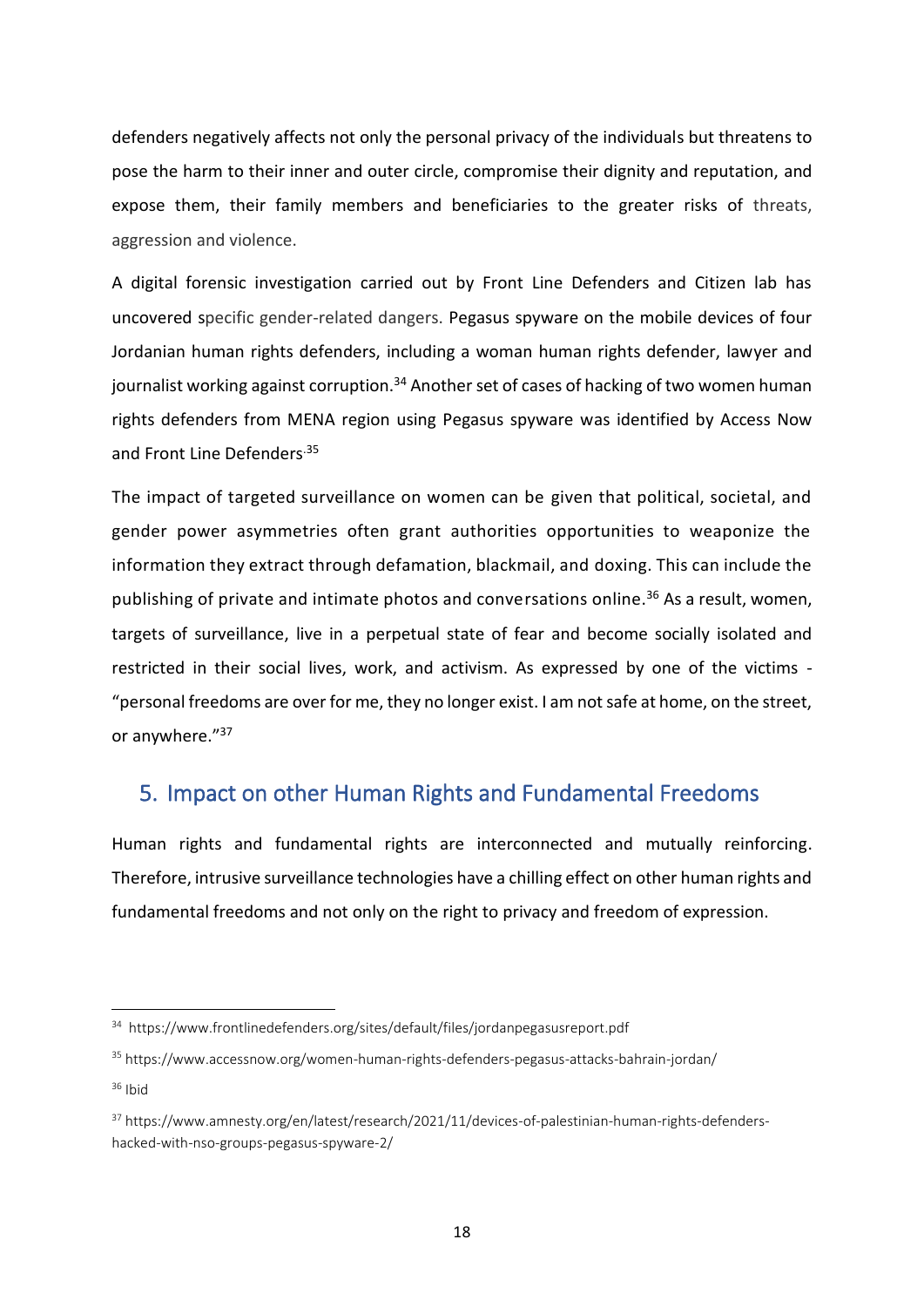For example, the right to health may also be affected by digital surveillance practices as individuals may refrain from sharing sensitive health-related data with health professionals, fearing that confidentiality could be compromised. Freedom of religion could also be impacted, especially if the seal of confession and privileged communication with religious ministers are intercepted. Individuals could also refrain from exercising their right to freedom of assembly and association with others, including the right to form or join a not-for-profit organization with political, philosophical, religious or trade union aims.

Targeted or mass surveillance also creates a climate of self-censorship. Fearing that each action and move is under scrutiny, people will be less likely to communicate about specific topics online or offline. The chilling effect of surveillance could also lead to social isolation. Targets, as well as their relatives and friends, might refrain from interactions in fear of being harmed or surveilled**.** More importantly, real-time access to location and communication data could also pose a life-threatening risk to the individual and endangers its physical and mental integrity.

The growing concerns about the politically motivated use of spyware, followed by the reports about the arbitrary detention, torture, and possibly even extrajudicial killings of political opponents, journalists and human rights activists<sup>38</sup> call for immediate, thorough, effective and independent investigations and strengthened legal safeguards, including independent, impartial, and effective supervisory mechanisms. Civil society organisations also call for a moratorium on the sale, transfer and use of Pegasus until compliance with human rights standards can be guaranteed. They urge states to implement legislation that imposes safeguards against human rights violations and abuses through digital surveillance and establishes accountability mechanisms designed to provide victims of surveillance abuses a pathway to remedy. 39

<sup>38</sup> <https://www.amnesty.org/en/documents/doc10/4516/2021/en/>

 $39$  Ibid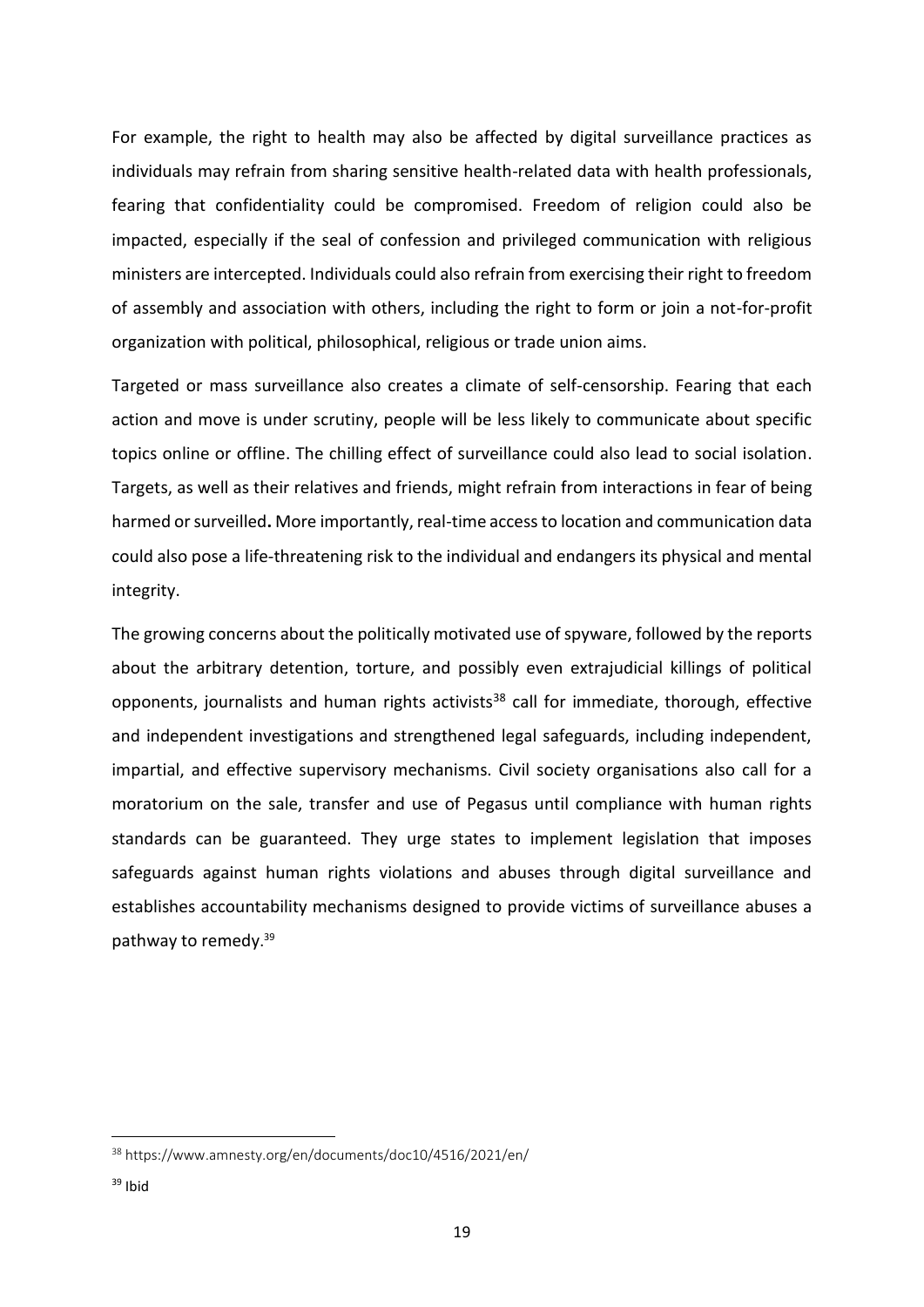#### <span id="page-23-0"></span>6. Basic rules of thumb for better protection

There are no absolute solutions, especially when facing zero-click exploits. There are, however, measures you can take to minimise your potential exposure — not only to Pegasus but to other malicious attacks as well.

- 1. There are indications that infections, in some cases (mostly on Apple devices) were not persistent, meaning did not survive phone reset, but were re-introduced (as zero-click exploits) as needed. This means that frequent reset of your phone may remove non-persistent malware, at least temporarily.
- 2. Only open links from known and trusted contacts. Pegasus and other malware use iMessage and SMS to send links that lead to the download and installation of the spyware. The same applies to links sent via email or other messaging applications. Especially avoid "unsubscribe" links from suspicious sources, as one of the known methods is to send spam messages just to frustrate the target, then send another message telling them to click unsubscribe to stop receiving the spam. Many targets cheerfully click the unsubscribe link, which causes the actual infection.
- 3. Make sure your device is updated with the most recent software. These updates often include bugs and security vulnerabilities fixes. If you use Android, don't rely on notifications for available updates, check for the latest version yourself, as your device's manufacturer may not be providing updates.
- 4. As obvious as it may sound, you should limit physical access to your phone by enabling pin, finger or face-ID on the device.
- 5. As much as possible, avoid public and free WiFi services (including hotels). If you must use public WiFi, use VPN while on the public network and avoid accessing sensitive information.
- 6. Encrypt your device data and enable remote-wipe features where available. If your device is lost or stolen, your data still remain safe.
- 7. When communicating using end-to-end encrypted messaging apps, turn on disappearing messages.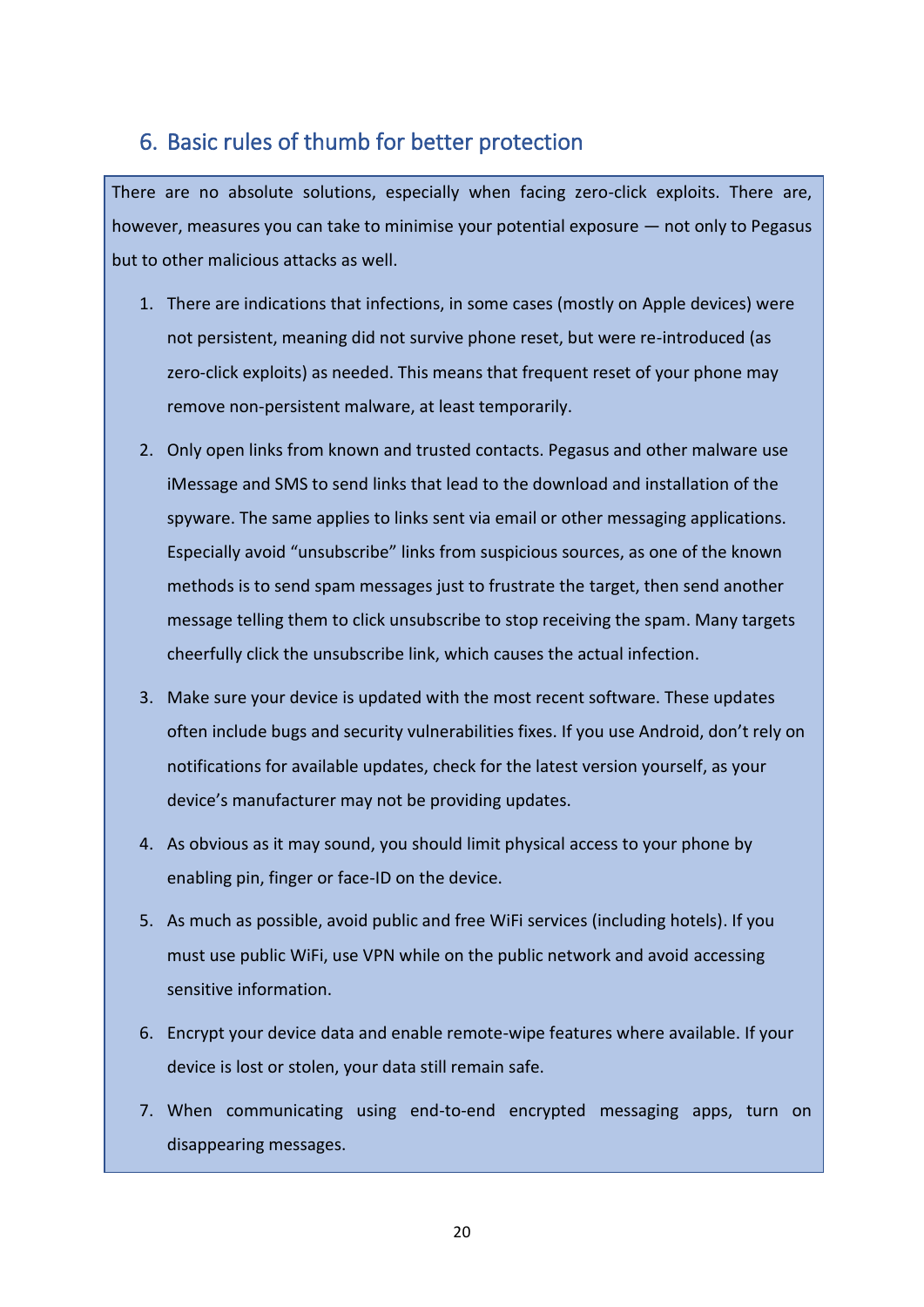- 8. Where possible, do not use your personal or work devices, SIM cards and email account to contact sensitive sources. If possible, buy devices and SIM cards and create a new email account specifically for communicating with them.
- 9. Your device can be used to locate you and your confidential source. If meeting in person, leave your phones behind and meet in a neutral location (noting the possibility of being monitored via CCTV) that cannot be associated with your or your source's home or work address.
- 10. Remove metadata from sensitive files and photos before sharing them with others. A file's metadata can provide information about the person who created or sent it and the device used.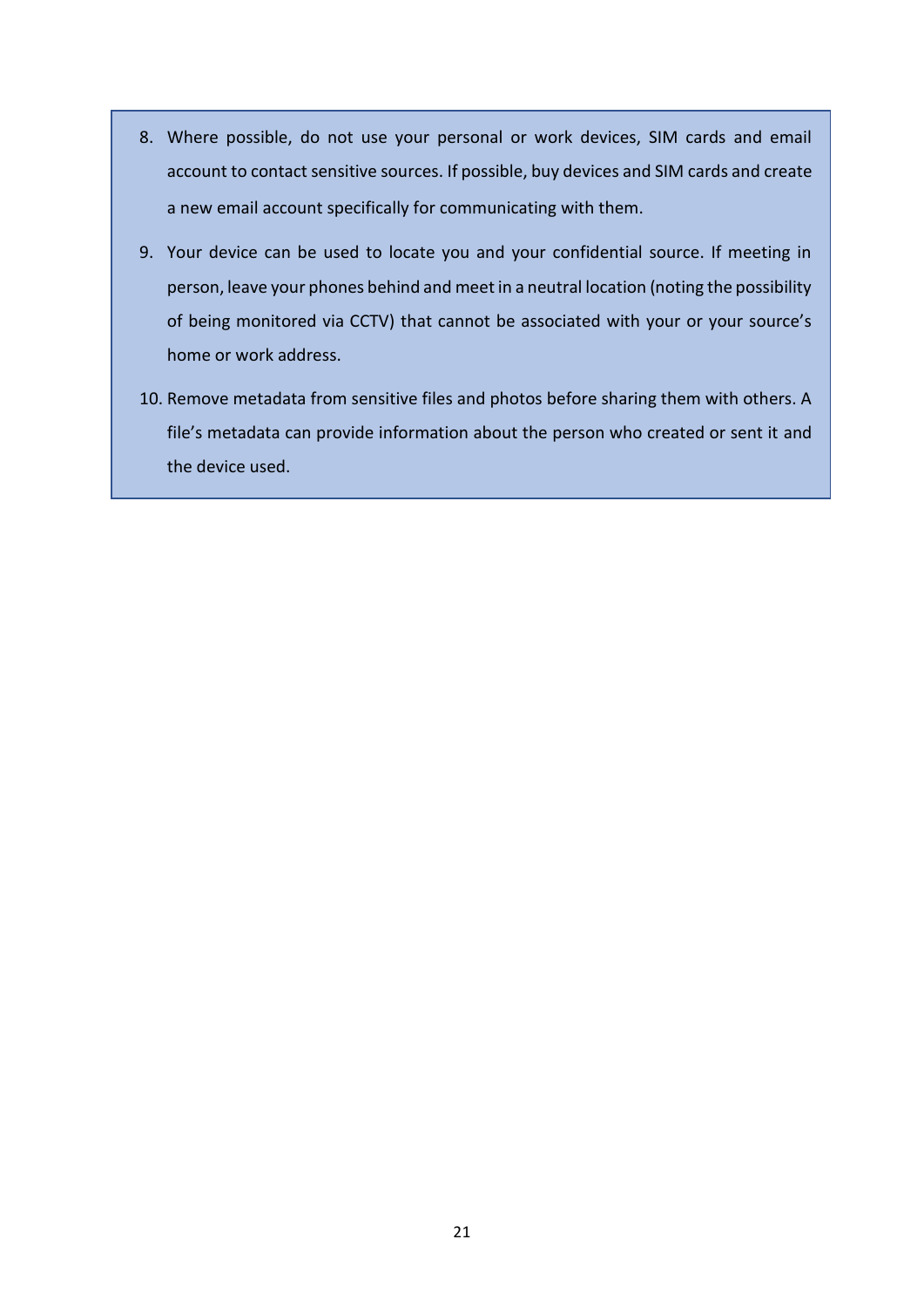#### <span id="page-25-0"></span>ANNEX: More about NSO and Pegasus

- NSO group is an Israeli company, regulated by the Israeli government. Officially NSO group states that it sells only to government agencies, only to preapproved countries, and only for counterterrorism and law enforcement use.
- Countries which are known users of Pegasus (partial list): Mexico, the first NSO customer, used Pegasus back in 2011 to track notorious drug baron Joaquín "El Chapo" Guzmán, United Arab Emirates, Saudi Arabia, Spain, Poland, Panama, Netherlands, Morocco, India, Israel, Germany, Hungary, Bahrain, Azerbaijan, Armenia.
- The price point of Pegasus is quite high: an indication from 2016 suggests a \$600K annual fee on top of a \$500K setup fee for a system capable of tracking 10 targets simultaneously.
- NSO group 2020 revenue was \$243M